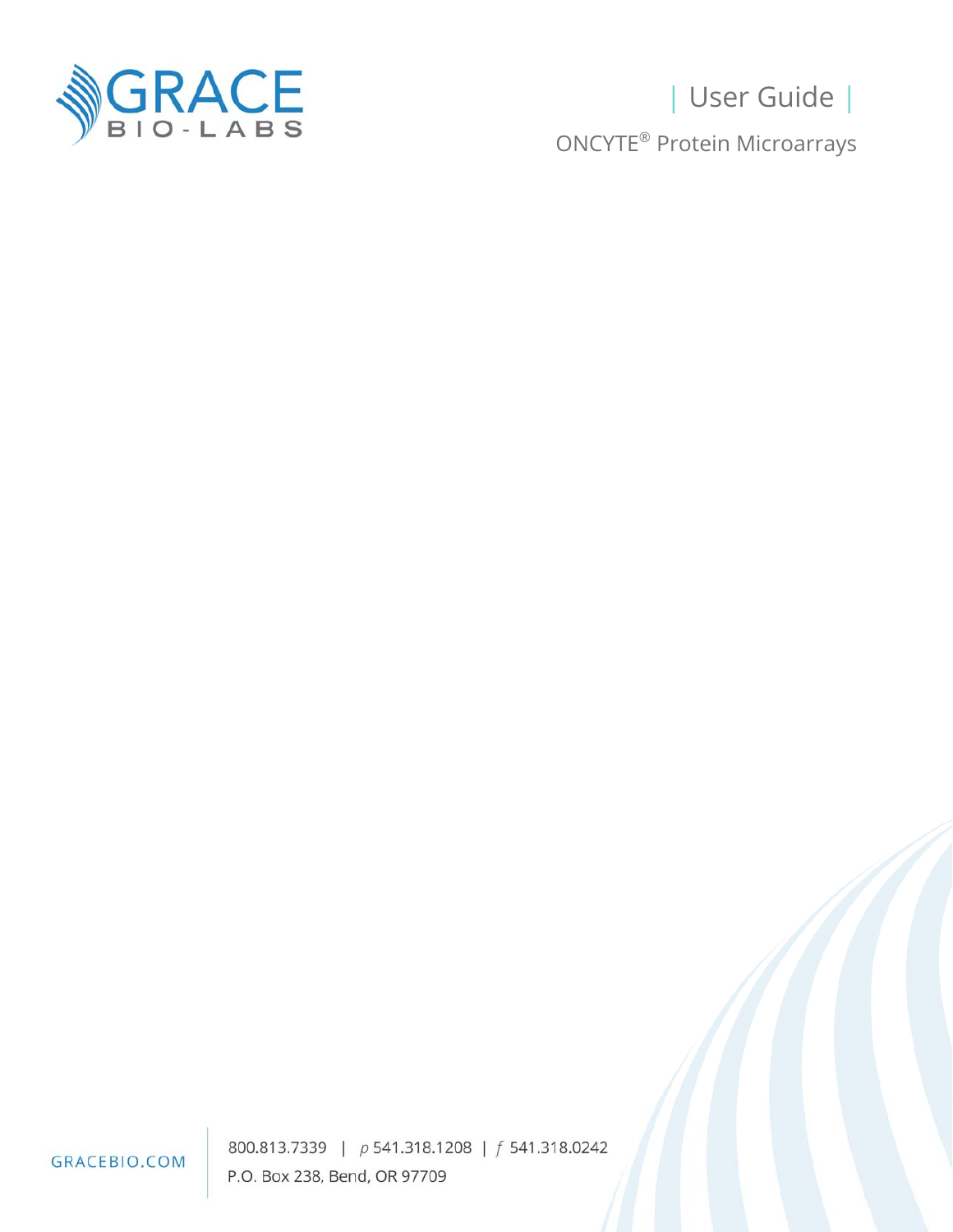# **Table of Contents**

| 1.     |        |  |  |  |
|--------|--------|--|--|--|
| 2.     |        |  |  |  |
| 3.     |        |  |  |  |
|        | 3.1.   |  |  |  |
|        | 3.2.   |  |  |  |
|        | 3.3.   |  |  |  |
|        | 3.4.   |  |  |  |
|        | 3.4.1. |  |  |  |
|        | 3.4.2. |  |  |  |
|        | 3.4.3. |  |  |  |
|        | 3.4.4. |  |  |  |
|        | 3.4.5. |  |  |  |
|        | 3.4.6. |  |  |  |
|        | 3.4.7. |  |  |  |
|        | 3.4.8. |  |  |  |
| 4.     |        |  |  |  |
|        | 4.1.   |  |  |  |
| 4.2.   |        |  |  |  |
|        | 4.3.   |  |  |  |
|        | 4.3.1. |  |  |  |
| 4.3.2. |        |  |  |  |
|        | 4.3.3. |  |  |  |
|        | 4.3.4. |  |  |  |
|        | 4.3.5. |  |  |  |
|        | 4.4.   |  |  |  |
| 5.     |        |  |  |  |
| 6.     |        |  |  |  |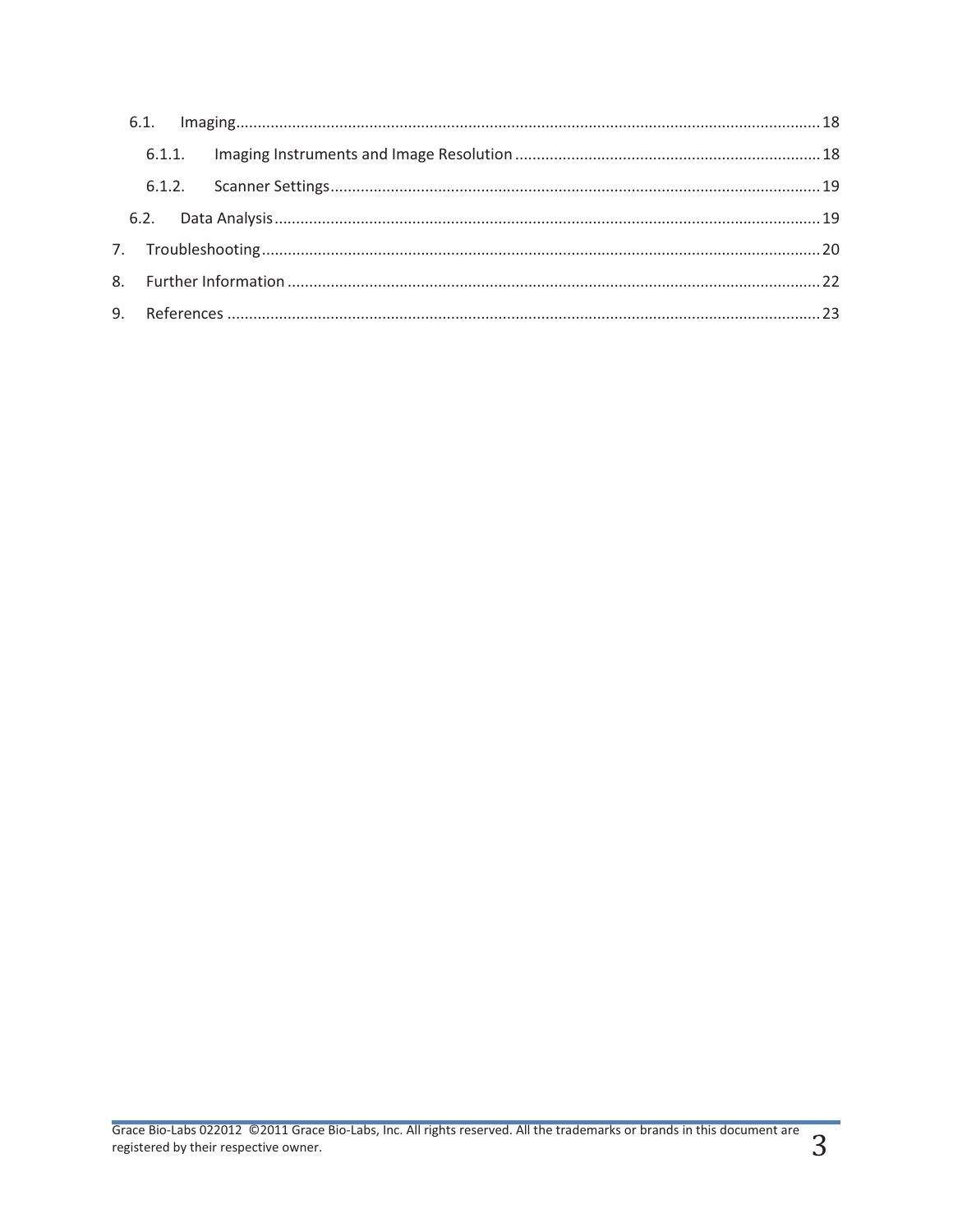# **1. Introduction**

Technology advances in instrumentation, chemistry and software analysis have expanded the use of microarrays and greatly improved the reliability and performance over the past few decades. Microarrays offer the ability to analyze a large constituency of molecules in parallel, utilizing minimal sample and reagents. While many instruments and software tools are shared for all applications, the surface and labeling chemistries may vary depending on the molecules of interest - whether nucleic acids, proteins, inorganics or organics. A variety of surface chemistries are available, with new chemistries emerging every year. However, nitrocellulose has remained a favored substrate for protein microarray applications due to its many functional advantages and, most importantly, its high binding capacity for protein. Grace Bio-Labs developed its first nitrocellulose film slide in 1990 (McGrath *et al*., 1991) and continues to produce film slides with the highest protein binding capacity, lowest inherent auto-fluorescence, and best therefore signal-to-noise compared to other nitrocellulose film slides.

Nitrocellulose films have a long history of use in Western, Northern, and dot- (immuno-) blots for reliable immobilization and capture of biomolecules. They have also been used in the manufacture of lateral flow immunoassays, such as pregnancy tests, in the diagnostic industry. The 3-dimensional structure of ONCYTE® Nitrocellulose Film Slides offers a considerably higher surface area for protein binding compared to conventional 2-dimensional surfaces (Figure 1A and 1B). Increased surface area for binding translates into increased binding capacity in microarray spots and is related to pore size, pore structure, pore density and film thickness. For example, ONCYTE® AVID porous nitrocellulose slides show up to 500 times the binding capacity of conventional 2-dimensional surfaces (Figure 2). Coupled with low fluorescence background, the higher binding capacity of these slides provides a very broad linear dynamic range for detection, up to 7 orders of magnitude (Figure 3). This is especially important for the development of quantitative protein microarray assays for research and diagnostic applications. Nitrocellulose films are particularly well suited for reverse phase protein arrays (RPPA, see figure 4E) where maximizing the amount of spotted protein is critical to the experimental outcome. (Paweletz *et al*., 2001; Balboni *et al*, 2006).

The advantages of nitrocellulose also stem from the nature of the protein-to-matrix interaction, which allows for retention of three-dimensional structure and function of the bound material (figure 1C). Binding of biomolecules to nitrocellulose occurs through combined weak intermolecular forces, probably dominated by hydrophobic and van der Waals forces (Van Oss *et al.*, 1987; Tang *et al.*, 2003; Kingsmore *et al.*, 2006). Importantly, retention of protein structure is required for many antibody interactions often used for detection of proteins in microarrays.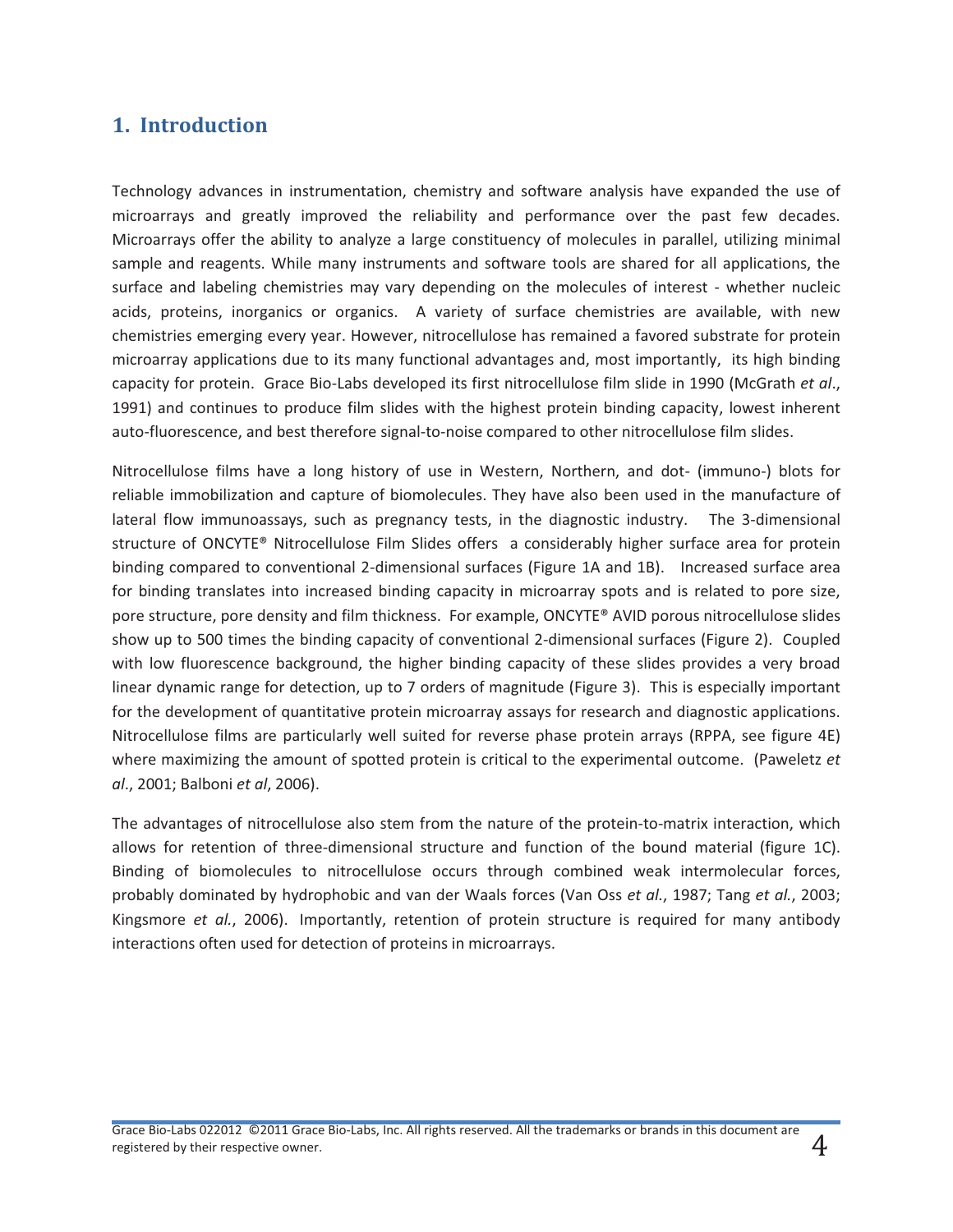

**Figure 1**. (A) Scanning electron micrograph (20,000x magnification) showing the three-dimensional structure of ONCYTE films. (B) Depiction emphasizing the advantages to spotting on a 3-dimenstional ONCYTE matrix. Scanning electron micrograph (2,000x magnification) of an ONCYTE film and a depiction of the volume a spot would fill through the thickness of the 3-D film (left) compared to a depiction of the same spot on a two-dimensional surface (right). (C) Depiction of the three-dimensional surface of an ONCYTE film which allows for the retention of the three-dimensional structure (and function) of spotted protein. In this case, DNA polymerase is depicted in a form which retains its structure, thus allowing its use in a functional assay on the solid support of an ONCYTE slide.



**Figure 2.** Protein binding capacity for ONCYTE® AVID compared to 2 dimensional nitrocellulose (Gentel PATH) and aminosilane functionalized glass slides. The ONCYTE 3-dimensional surface allows for approximately 500 times the protein binding capacity. Data are normalized, background-subtracted fluorescence intensities collected at 532 nm from spotted goat IgG-Cy3. Data presented are the mean ± standard deviation for  $N = 4$  slides per slide type (20 spot replicates per slide).

Grace Bio-Labs 022012 ©2011 Grace Bio-Labs, Inc. All rights reserved. All the trademarks or brands in this document are  $\overline{\mathsf{S}}$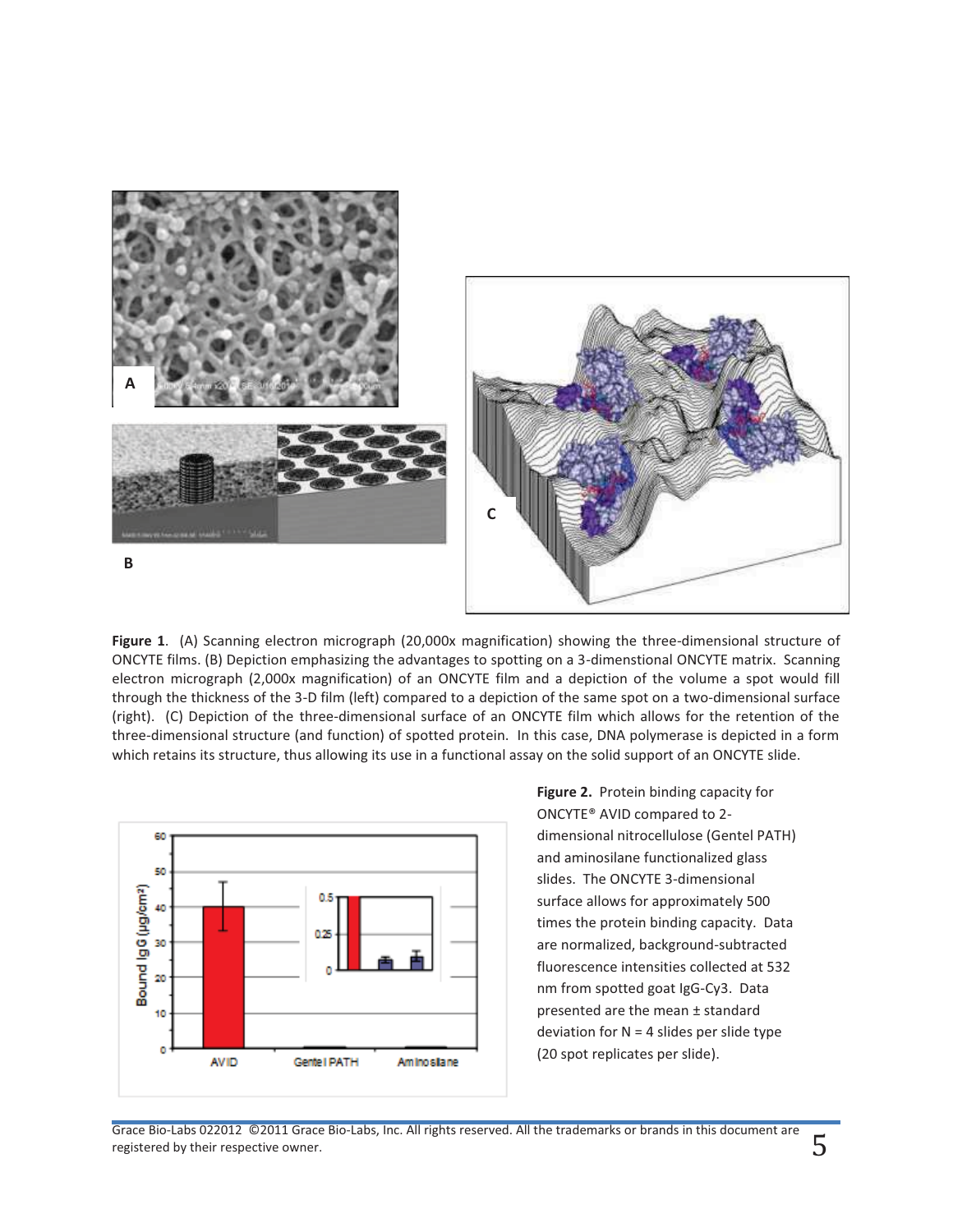

**Figure 3.** Dynamic range of protein binding for ONCYTE® AVID film slides spans over 7 orders of magnitude with a linear range of 6 orders of magnitude ( $r^2$  = 0.999). Data are normalized, backgroundsubtracted fluorescence intensities collected at 532 nm from spotted goat IgG-Cy3. Data presented are the mean  $\pm$ standard deviation for  $N = 4$  slides (20 spot replicates per spotting concentration per slide).

Protein arrays can be designed in a number of different configurations which can be used in a wide variety of downstream assays. In Forward-Phase Protein Arrays, antibodies are arrayed as capture molecules and used to perform quantitative profiling of protein expression or for detecting the presence of their antigens in complex lysates after direct or hapten labeling (Figure 4A and 4B). In other configurations, recombinant or purified proteins can be immobilized to study protein-protein interaction or to probe sera for the presence of specific antibodies (Figure 4C and 4D). Another protein array configuration gaining increasing attention is the Reverse-Phase Protein Array (RPPA), where complex tissue or cell lysates from tissues taken under varying conditions (e.g. dose-response experiment) or from patient samples (e.g. different tumor types) are immobilized. These samples are probed with an antibody for the antigen of interest in order to profile the presence of this antigen (Figure 4E).



**Figure 4. Design of Protein Microarrays**. Depicted above are some commonly employed configurations. (A) Antibodies used to capture specific antigens which are directly labeled with a hapten or (B) for detection in ELISAlike sandwich assays. (C) Purified or recombinant proteins can be arrayed to study protein-protein interaction or (D) to probe serum samples for antibodies. (E) Reverse-Phase Protein Arrays (RPPA) are used to profile dozens or hundreds of arrayed samples (e.g. cell or tissue lysates) for the presence of selected antigens.

In actual practice, the non-covalent bonding of proteins to nitrocellulose is not reversible under normal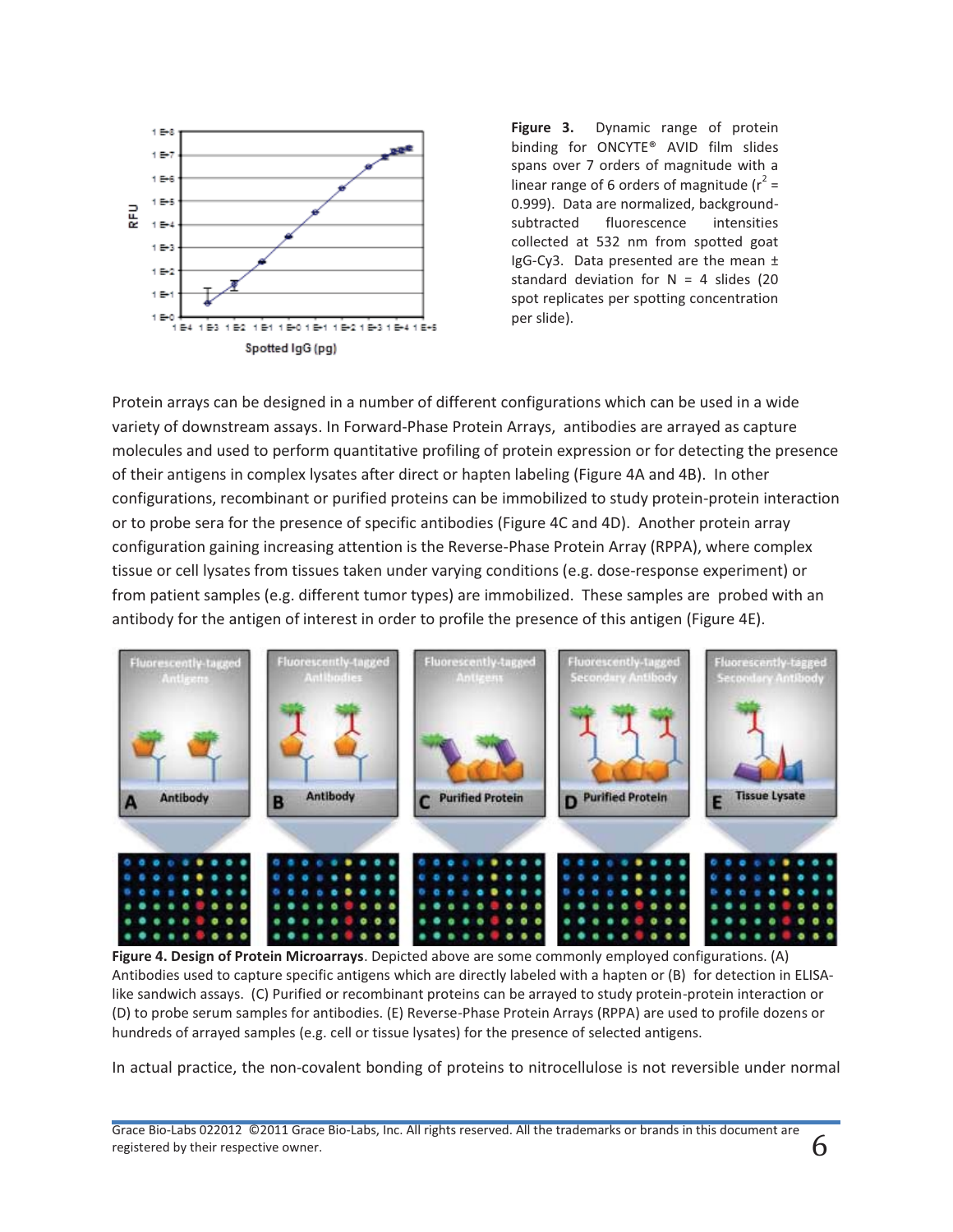spotting and assay conditions used in microarray applications (Stillman *et al.*, 2000; Oh *et al.*, 2006).

# **2. Maximizing Results With ONCYTE® Porous Nitrocellulose Film Slides**

Results obtained with any microarray experiment can be highly variable if controls are not implemented during the various steps involved with the technology. Figure 5 summarizes the steps required to perform a microarray experiment. Variability may be introduced at any of these steps, and cumulative

affects can result in variability that makes results difficult to interpret.

#### **Figure 5. General outline of a typical microarray experiment.**

Grace Bio-Labs offers products which, together with our premium ONCYTE® film slides, address significant steps in protein microarray analysis. Creating protein arrays on ONCYTE® film slides and using the recommendations outlined in this guide can help yield results with clear signals, good spot morphology, low background and low variability, which allows the researcher to interpret his or her data with the utmost confidence.

# **3. Array Printing**

## **3.1.General Methodology**

ONCYTE® Film Slides are ready for printing straight from the

box, and no activation steps are required to immobilize proteins. It is important not to pre-wet ONCYTE® Film Slides as printing onto a wet slide will cause the sample to spread, resulting in larger, more diffuse spots. When spotting, attention to environmental conditions is critical for optimal results, and temperature and humidity should be regulated. In general, environmental control will serve to provide more consistent results from arrays spotted during different spotting runs.

Pure proteins should be arrayed using a source plate concentration of 0.05–1 mg/ml. A concentration between 50 and 1000  $\mu$ g/ml is optimal for most applications. For antibodies, the upper end of this range is recommended. If using a fluorescent scanner for subsequent detection, a spot diameter of 250 μm or less is recommended, and the array pitch (distance of neighboring spots from center to center) can be as low as 300 μm. For chemiluminescent or isotopic detection, spot



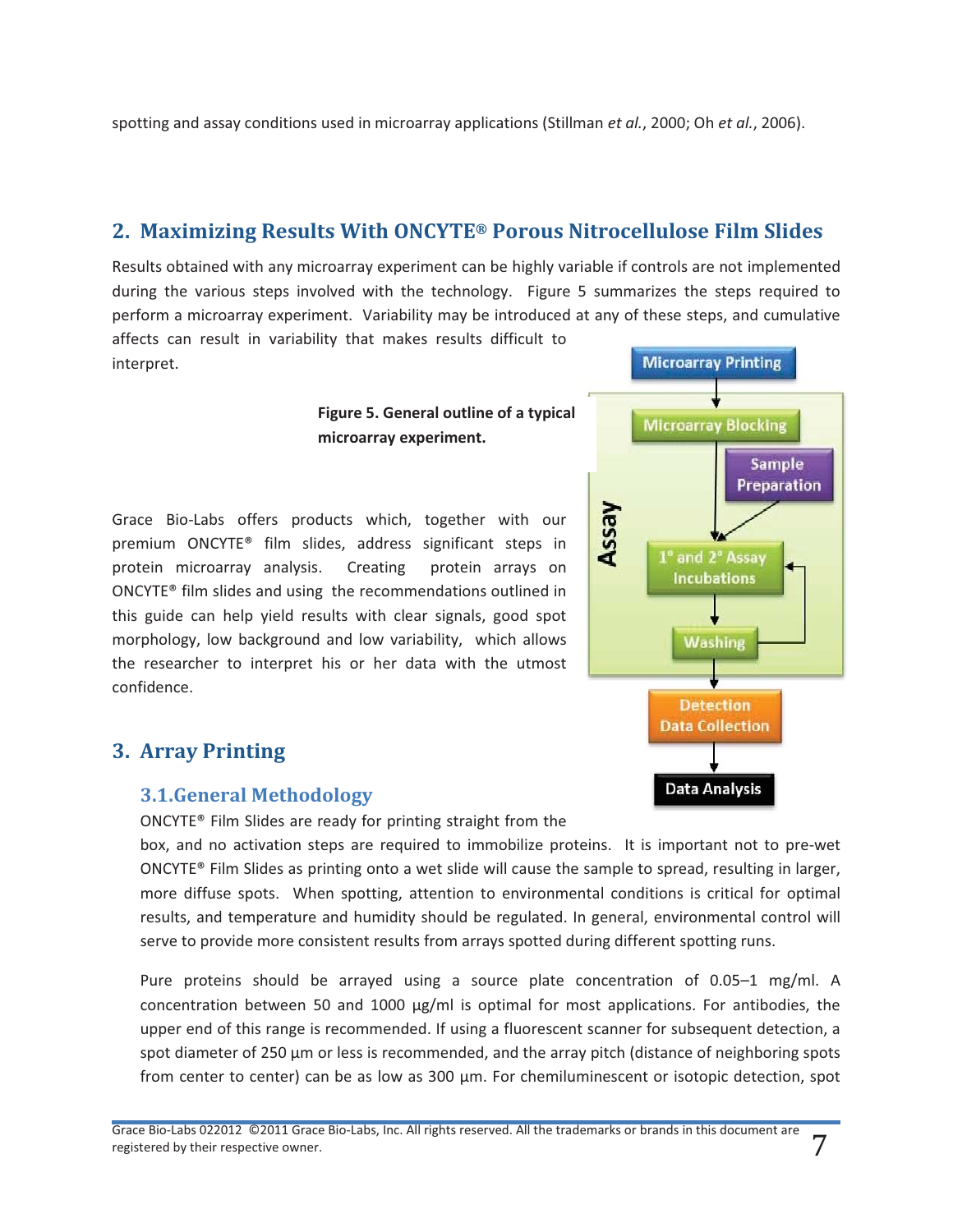diameter can be significantly larger than for fluorescent detection. However, a pitch of 1000 μm or greater is recommended to allow for sufficient resolution.

Different microarray printers come with their own control software which can vary significantly in look and feel. All robotic printers accommodate a specific format of the input source material (typically a 96- or 384-well plate), the desired arraying pattern on the slide surface, the cleaning parameters between sample wells and, depending on the spotter, control of environmental conditions during spotting. All of these parameters will vary depending on the individual applications and, in many cases, require some degree of optimization. Key parameters are discussed in more detail in the remainder of this section.

## **3.2.Contact Printing**

Contact printing utilizes pin-type arrayers that transfer a defined volume of sample by directly touching the surface of the slide. Despite the relatively soft nitrocellulose surface of ONCYTE® Film Slides, contact printing can be performed without physically damaging the coating if the arrayer settings are appropriately adjusted. It is recommended to use contact arraying systems that feature free-floating pins in their print-heads, as opposed to spring-loaded pin mechanisms. Contact printers are usually simpler in design, less expensive, and faster than non-contact printers (depending on pin configuration), and they may be the best choice when large numbers of samples or highly viscous samples will be spotted (such as with RPPAs). Split pins, quill-type pins, and solid pins have all been successfully used for printing proteins on ONCYTE® Film Slides. Some pin cleaning protocols recommended by manufacturers have been optimized for DNA printing applications and may not be best for spotting of proteins because of higher viscosity and adhesiveness of proteins compared to nucleic acids. Addition of a surfactant such as Bioterge AS-40 in a very low concentration (e.g. 0.025 %) to the wash solution has been found to be advantageous when using quill pins.

Ring-and-pin printers are a variant of contact printers. Samples are taken up from the source plate with rings mounted in front of the spotting pins. The pin passes the ring to deposit sample on the slide surface. This technology has been successfully used with very viscous tissue lysates containing high concentrations of urea and detergents (Nishizuka *et al*., 2003). Examples of contact printers that have been successfully used for array production on ONCYTE® Film Slides include Aushon 2470, SpotBot® and NanoPrint™ (ArrayIT® Corporation), OmniGrid® and MicroGrid (Genomics Solutions Ltd.), and Q-array (Genetix, Ltd.).

# **3.3.Non-Contact Printing**

Non-contact printers can be syringe-based (solenoid) or piezo type. With these technologies, sample droplets are dispensed onto the slide, avoiding contact of the print pen with the surface. Sample volume can be varied in steps by firing multiple times on the same spot. This technique enables very high reproducibility and speed when manufacturing large numbers of limited-content arrays. As with contact deposition printers, pen cleaning protocols should be optimized for protein samples. Examples of systems which have been successfully used with ONCYTE® Film Slides are the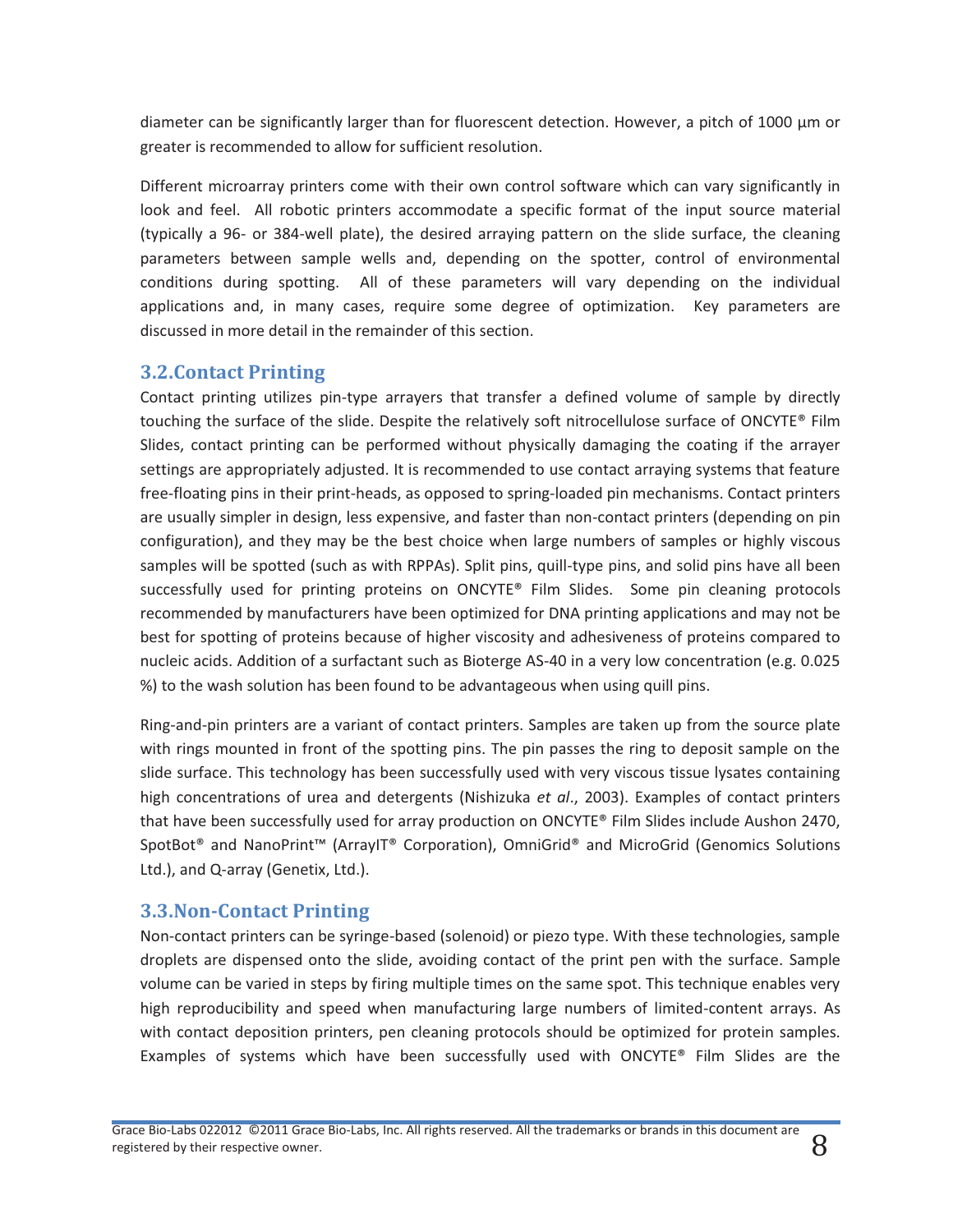NanoPlotter™(GeSiM) and sciFLEXARRAYER (Scienion AG).

# **3.4.Important Considerations**

#### **3.4.1. Pre-Spotting Treatment**

ONCYTE® film slides require no pre-processing prior to array spotting. They are ready for spotting right out of the package. Pre-wetting the slides prior to spotting is not recommended and may lead to the generation of diffuse spots.

#### **3.4.2. Film Slide Storage**

ONCYTE® film slides are specially packaged in boxes with minimal off-gassing. It is advised to store the film slides at room temperature in the original packaging at all times before and after printing. Storage of film slides in other slide boxes may compromise results and is not recommended. Many researchers store their arrayed ONCYTE® film slides at 4°C or -20°C, and these conditions will not harm the slides or results.

As a starting point, it is recommended that ONCYTE® Film Slides be stored overnight at 4°C after printing in order to maximize the binding of the immobilized protein before use. Note: It is not recommended to store printed or unprinted slides with desiccant as this may negatively impact microarray results.

#### **3.4.3. Spotting Solution Concentration**

Optimal source plate concentrations may vary with protein and application. For capture antibodies, a concentration between 250 and 1000 μg/ml is best for most applications. However, some formats may require different concentrations. For cell/tissue lysates, the highest protein concentration possible is usually desired to detect rare antigens. Typically, serial dilutions (1:1, 1:2, 1:4, etc.) are spotted in parallel to establish that the assay is in linear range of detection. The assumption is that the target on the slide should not be limited in concentration relative to the sample probe.

#### **3.4.4. Spotting Buffer**

Protein arrays may be designed with many types of targets: antibodies, antigens, purified proteins or complex cell lysates or protein mixtures may be deposited on the array. For applications where the native conformation of the deposited proteins is desired, an arraying solvent must be chosen that maintains the protein's molecular structure and/or recognition properties. Non-denaturing spotting solutions should consist of a buffer with suitable pH and ionic strength, and may contain other stabilizing agents like protease inhibitors, chelators, etc. PBS is often a suitable spotting solution. Addition of non-denaturing detergents (e.g. 0.1% Tween-20) may help with controlling spot size and morphology.

Some applications may require the presence of detergents and/or chaotropes (e.g. urea) for cell disruption and/or solubilization of proteins. Generally, substances like these are compatible with ONCYTE® Film Slides. Solubilization buffers originally designed for 1D and 2D electrophoresis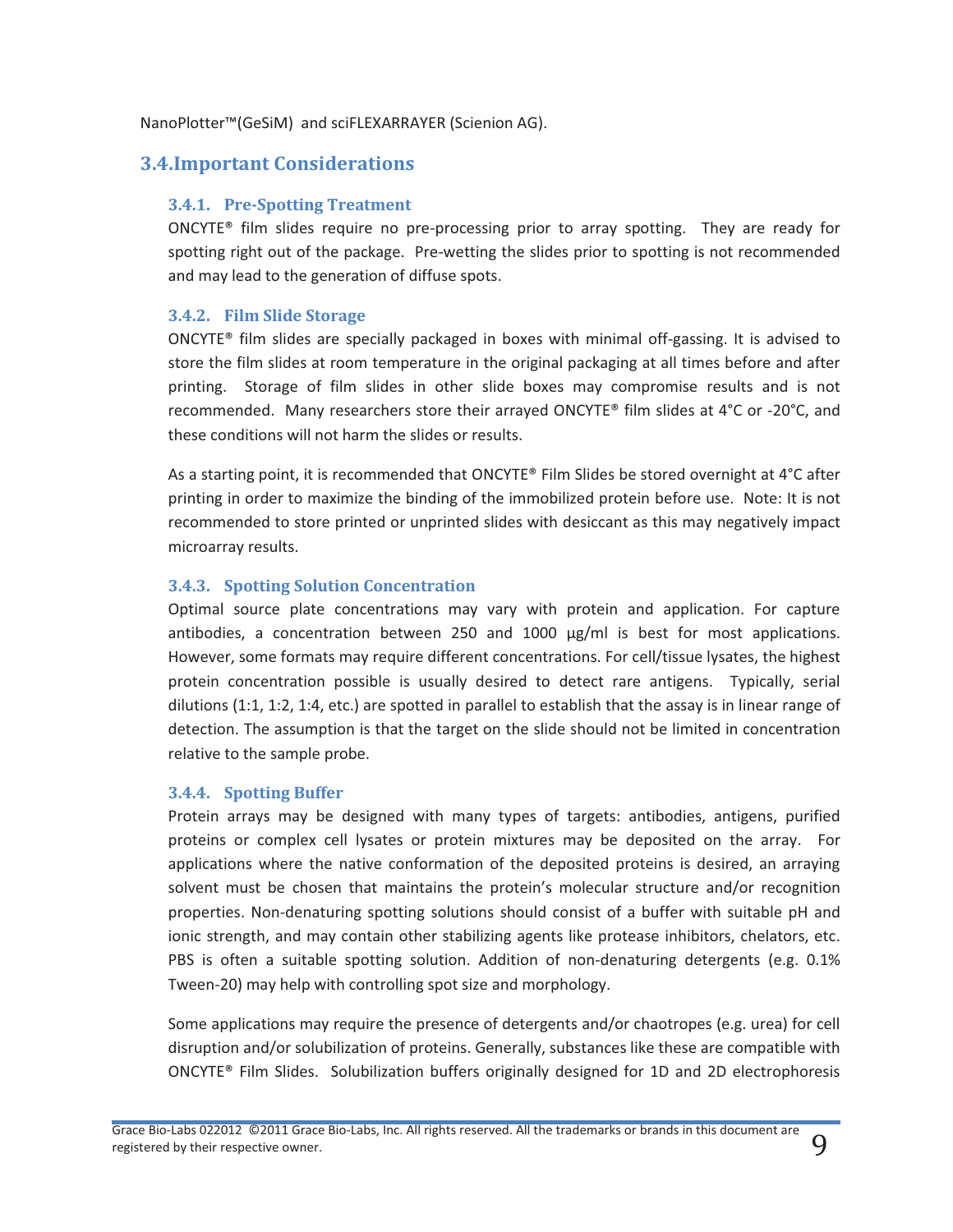are compatible with nitrocellulose film slides. For example, a buffer containing 6 M urea and 2% CHAPS has been successfully applied for array printing (Nishizuka *et al*., 2003). SDS-containing buffers also perform well and exhibit very efficient protein binding for applications not requiring proteins in their native conformation. Highly viscous spotting solutions may give poor spotting results largely due to limitations of the printers and clogging of the pins or print jets.

DMSO is often added to printing buffers to reduce evaporation of the solution (resulting in variable concentration of sample) during the printing process. The use of DMSO for ONCTYE<sup>®</sup> Film Slides is generally not recommended because high concentrations of DMSO can negatively affect the nitrocellulose. If DMSO is added to the printing buffer, final concentrations should not exceed 5%.

#### **3.4.5. Spot Size**

A parameter closely tied to the choice of spotting buffer is the desired/required spot size. Smaller spots provide higher analyte density and typically better signal-to-noise ratios (Ekins and Chu 2003). Technical constraints for spot size can come from protein concentration and/or viscosity of the sample that may dictate the choice of printing system and hence may place constraints on the achievable spot size. The resolution of the detection system is another consideration which may require the optimization of spot size. For example, isotopic detection (autoradiography on x-ray film or image phosphor screens) and chemiluminescence have generally much lower spatial resolution than colorimetric or fluorescence detectors (CCD camera or scanner systems). Additionally, the spot pitch should be large enough to avoid spot overlap during detection, taking into consideration the possibility of lateral "bleeding" of signal onto substrates such as X-ray film.

A consideration to keep in mind for quantitative analysis of array images, regardless of the detection method, is that the pixel size should be no more than 1/10th of the spot diameter (i.e. at least 10 pixels across the spot's diameter). Choice of appropriate spotting buffer additives, arrayer pins, and proper environmental control during array spotting are all critical parameters which can be used to attenuate the spot size to the desired level.

## **3.4.6. Spotting Controls**

As previously mentioned microarray experiments are subject to many sources of variation which can be introduced during array spotting. A key consideration which allows for assessment of array spotting quality and is also useful during data analysis (for normalization if required) is the choice of appropriate spotting controls. Spotting controls will allow the researcher to identify poor spotting runs and poor protein binding to the array and are also useful for normalizing experimental data and troubleshooting during assay development. An example of a spotting control would be IgG pre-labeled with a fluorophore and spotted at a known concentration. These control spots should be distributed equally at different coordinates of the arrayed surface alongside the regular array content. Some researchers choose to include a pre-labeled control in each sample well. Regardless of the method of choice appropriate for your application,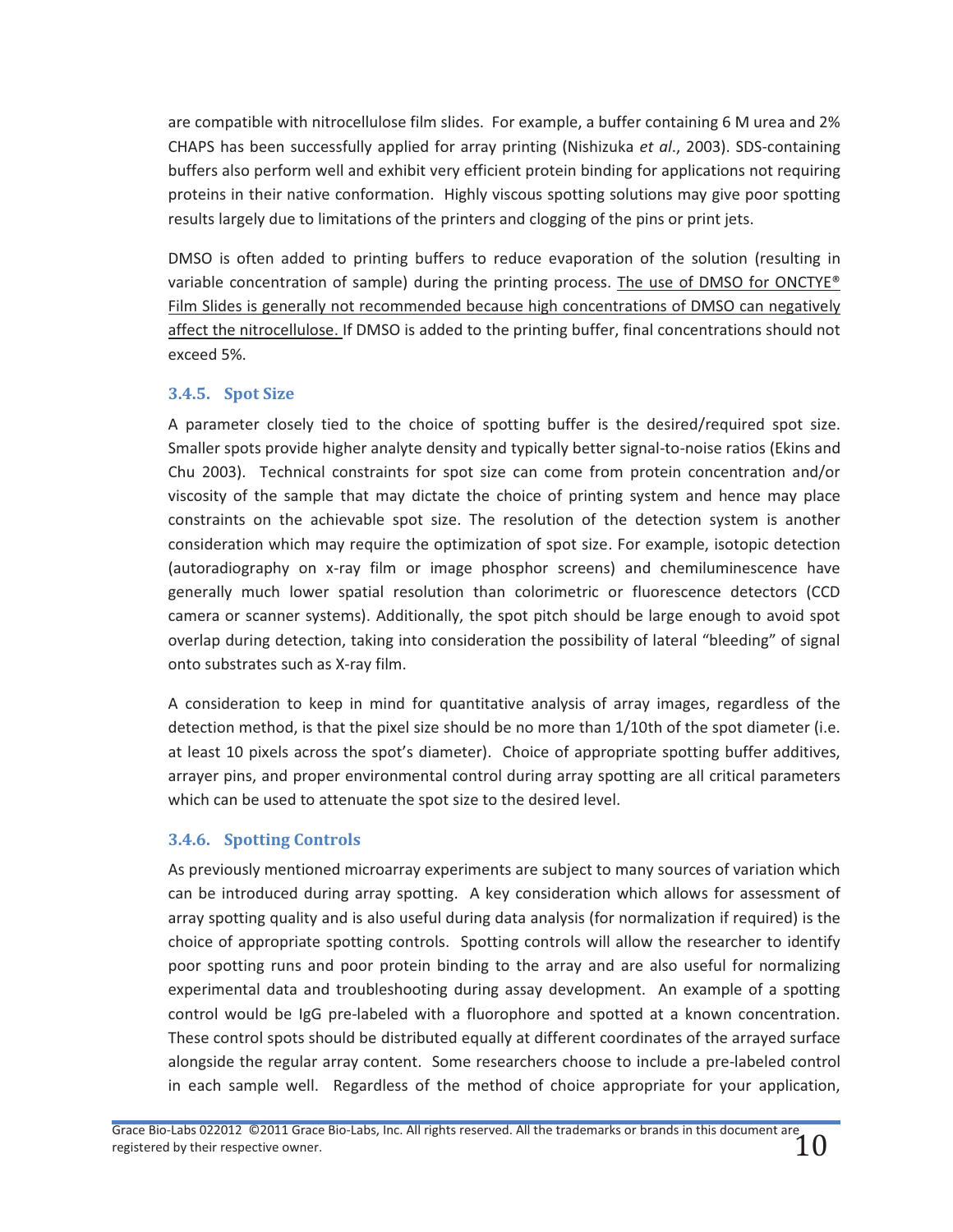including spotting controls merits attention early in the process of your assay development.

It is also important to deposit replicates for each protein spotted on the array. As previously stated, microarray experiments are subject to a variety of sources of noise and include artifacts caused by speckles, precipitates or dust particles either in the air or in the spotting buffer. By including replicates, a researcher can take the representative value (e.g. median, geometric mean) from multiple spots so that one faulty spot does not significantly impact the experimental results.

## **3.4.7. Spotting Environmental Conditions**

Temperature and humidity should be regulated to control spot drying as well as to avoid evaporation of source plate solutions during the arraying process, and in the case of contact printing, to avoid evaporation of sample from spotting pins during pin travel. In general, too low humidity may cause spots to dry too quickly (causing spots with higher protein concentration on the spot perimeter – typically manifesting as "donut" spots). Too high humidity may cause larger spots and potentially spot-to-spot bleeding (depending on spot pitch). Additionally high humidity may lead to problems with water condensation in the spotter. Refer to the manual of the arraying system.

## **3.4.8. Post-Arraying Drying Time**

Stability of protein binding to the nitrocellulose matrix has been found to increase with appropriate drying time. As a starting point, it is recommended to store the spotted array overnight at 4°C prior to use to allow optimal binding of the printed proteins. As with protein concentration, this parameter should be optimized for your particular proteins and assay. Long term storage of spotted arrays should also be optimized and can be performed at 4°C or -20°C.

# **4. Assay**

# **4.1.General Methodology**

The sequence of steps required for a microarray experiment will vary depending on the application and detection methodology utilized. Most microarray assays will first employ an array blocking step to inactivate any unbound portions of the array surface. Blocking is usually followed by a series of wash steps aimed to remove any unbound spotting material. The array is then ready for incubation with a primary antibody, cell/tissue extract, serum, or probe molecule. Multiple wash steps may follow or further incubations with a secondary antibody and/or other probes. Depending on the detection method, there may be multiple cycles of binding/washing, with the ultimate incorporation of a detection molecule or amplification system. Typically arrays are washed and dried at the completion of all incubations and prior to detection.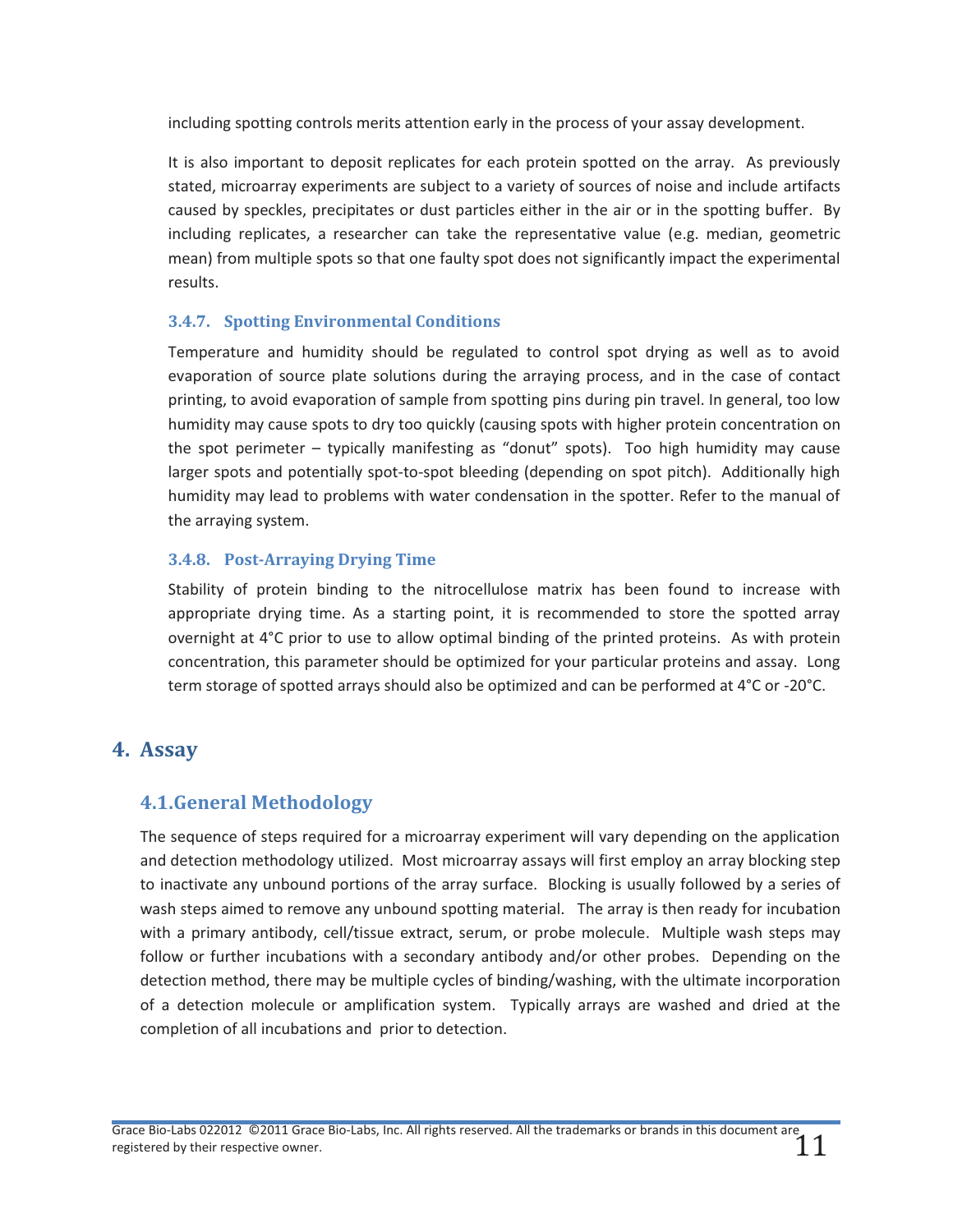## **4.2.Blocking**

.

'Blocking' a microarray surface helps to reduce non-specific binding of probe molecules or dyes. Blocking may be performed in bulk solution utilizing a histology staining jar (e.g. Coplin, Corning, Wheaton). Place arrays in a slide cradle and immerse in blocking solution (typically 200 ml in a Wheaton staining jar). Blocking can be performed with or without shaking on an orbital shaker. Blocking time will vary and should be determined for your applications. Depending on the sample, blocking times can range from 15 min to overnight and need to be determined empirically. For long incubation times (i.e. hours) care must be taken that the slides do not dry out. The use of a humid chamber (e.g. a zip-lock bag with wetted paper towel) is highly advisable.

Proper blocking is imperative for obtaining the best signal-to-noise ratio possible from any array experiment. The blocking step should be performed after slides thoroughly dried after printing (typically overnight at 4°C) and the type of blocker used will depend on the nature of the experiment. Grace Bio-Labs' Super G Protein Array Blocking Buffer was developed and optimized for use with ONCYTE® Film Slides. This blocking reagent was primarily developed for use in fluorescent assays but is also compatible with other common detection methods. It is recommended for its superior blocking power and the resulting low non-specific binding/background , producing superior signal-to-noise.



**Figure 6.** Effects of proper blocking on ONCYTE® film slides. (A) Slide blocked with Grace Bio-Labs Super G Protein Array Blocking Buffer for 1 hour prior to assay. (B) Slide not blocked (soaked in PBS for 1 hour) prior to assay.

Grace Bio-Labs has spent decades optimizing the production of our ONCYTE® nitrocellulose films to minimize the inherent background so commonly associated with nitrocellulose film slides. We have found that, for fluorescent assays, incomplete blocking of slide surface prior to hybridization will reduce or eliminate the advantages of our premium films. Optimal performance of our ONCYTE® films can only be guaranteed with use of Super G Protein Array Blocking Buffer.

Many researchers utilize blocking protocols identical to those used with Western Blots on nitrocellulose membranes. A physiological buffer (1x PBS or 1x TBS) containing 1–5% non-fat milk is compatible with isotopic and chemiluminescent detection. For fluorescent detection, 1x TBS containing 0.1% Tween 20 (1x TBS-T) may be sufficient for some applications. The percentage of Tween 20 may be increased to 2% if needed. Preliminary experiments should be conducted to determine the optimal blocker and concentration for fluorescent systems. Some blockers can add to the fluorescent background and should be chosen carefully. For this reason, blocking buffers containing protein, such as BSA, casein or non-fat dry milk, should be examined on an empirical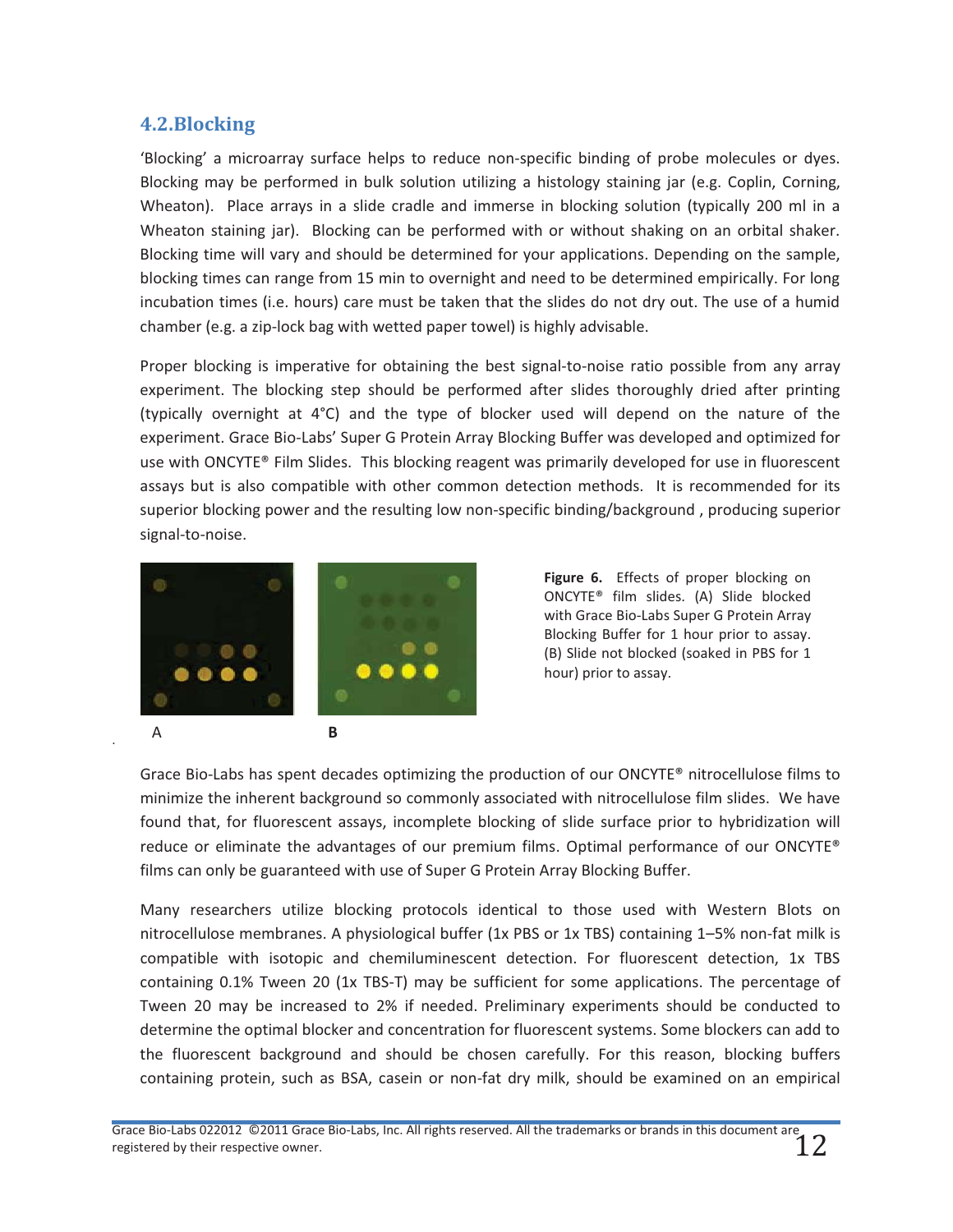basis. A good starting point is 1% BSA (e.g. Sigma cat. no. A-7638, "cold alcohol precipitation fractionation, prepared from Fraction V bovine albumin") + 0.05% Tween 20, in PBS (pH 7.2-7.5). Casein-based solutions are efficient blockers due to a broad spectrum of molecules of different sizes. However, because of poor solubility, casein-based solutions carry the risk of causing speckles on the arrays due to precipitates.

## **4.3. Binding Assay**

In many applications, pure capture molecules (antibodies, recombinant proteins) are immobilized on the slide surface. Generally, this array is incubated with a complex solution to be analyzed for the presence and concentration of specific binding partners. To allow for and detect this interaction, one or more incubations will be performed after blocking and may vary from assay to assay. All conditions and parameters will require optimization to obtain the highest quality data. Key parameters which should be assessed are discussed in the remainder of this section.

#### **4.3.1. Assay Buffer**

In order to define a suitable hybridization buffer for the probe, the same general considerations apply as for the printing buffer . The assay buffer must allow proteins to maintain their molecular biologically relevant structure and recognition properties. In addition to stabilizing agents, it is recommended to include a blocking agent in the assay buffer. An appropriate buffer for sample incubation can be PBS (pH 7.2-7.5) containing 0.05% Tween 20, 0.1% BSA, and including other additives such as protease inhibitors. This may also serve as a generic dilution buffer if samples are to be diluted.

#### **4.3.2. Sample Concentration**

Protein concentrations in the (probe) sample will vary based on the nature of the experiment. They will be governed both by concentration of the molecules to be measured and affinity of the arrayed antibodies for them. Hence, individual assay conditions must be determined empirically. Different sample dilutions (e.g. 1:2, 1:4…) should be tested.

#### **4.3.3. Incubation Times**

The incubation time needed to establish equilibrium binding will vary with the type of experiment. If probing with an antibody in an experiment analogous to a Western Blot, 1–2 hours at room temperature are usually sufficient. Other types of samples may need to be incubated overnight in order to maximize intensity of interaction. Assay incubations longer than 24 hours may provide diminishing returns, as non-specific binding will continue to increase after specific binding is saturated. Optimal conditions should be determined empirically. Depending on assay configuration, there may be 2 or more separate incubation steps, each separated by washing steps. Incubation times for the samples being tested are generally the longest step in the protocol (from one hour to overnight). Hence, care must be taken to prevent the arrays from drying out. The use of a humid chamber is highly advisable (zip-lock bag or similar). If the sample is directly labeled with a fluorophore, protection from light during incubation is also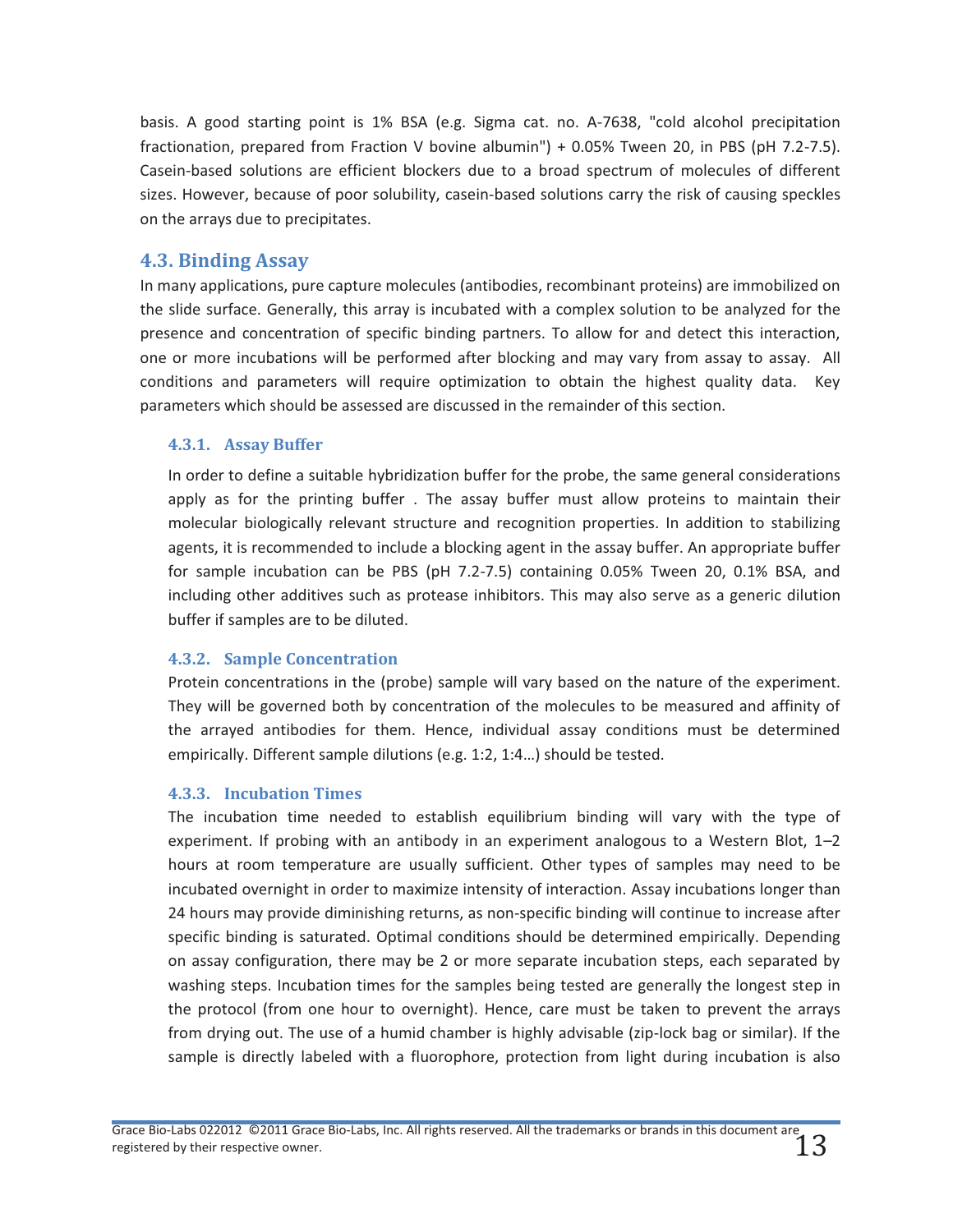recommended.

#### **4.3.4. Incubation Chambers and Sample Mixing**

The incubation chamber is an important parameter which is often overlooked when performing microarray experiments. Arrays may be processed in various types of chambers, the choice of which can significantly affect the quality of the microarray data generated. For many users, the choice of chamber will be dependent on one primary factor – the volume of sample available for the assay. Regardless of the chamber chosen, though, it ideally should allow for sufficient sample mixing during the assay incubation and wash steps. Adequate mixing has been shown to significantly affect assay signal and uniformity.

When ample quantity of probe is available, arrays may be processed in bulk solution using incubation chambers such as slide mailers and staining jars. Alternatively, if probe protein is limited in quantity, hybridization may be performed in small-volume chambers and, in some cases, under coverslips. In general, use of a staining jar coupled with an orbital shaker allows for adequate sample mixing and is an excellent choice for blocking and wash steps where volume is not a limiting factor. In many cases though, the primary binding/reaction incubation steps of the microarray assay are volume-limited due to the availability of probe. In these cases use of larger containers such as staining jars is not feasible due to excessive sample dilution. Smaller chambers are preferred for these steps.

Coverslips generally allow for the lowest sample incubation volumes and, although not ideal due to limited sample mixing by diffusion, some users are driven by limited sample volumes (Kersten *et al*., 2003). Another disadvantage of using coverslips is the potential for damaging the array surface when manually removing the coverslip. If the use of a coverslip is necessary for your particular assay, we recommend the use of Grace Bio-Labs HybriSlip™ over conventional glass coverslips (Figure 7). In addition, Grace Bio-Labs has developed incubation chambers which facilitate incubations for a wide range of sample volumes with various levels of mixing.

In particular, the Pro-Plate® chamber from Grace Bio-labs (www.gracebio.com) is very well suited for most protein array applications when using ONCYTE® film slides. ProPlate® incubation chambers are available in various formats – corresponding to available ONCYTE<sup>®</sup> film slide configurations – from single-well to 64-wells (Figure 8). ProPlate® chambers enable thorough mixing of samples during incubations with the use of an orbital shaker. Active mixing with these devices has been shown to significantly decrease assay variation within spots, across spots within individual array slides, and across spots on multiple array slides when compared to coverslip incubations (Figure 9). The effect of this mixing is more robust microarray data. In addition, ProPlate™ chambers can simplify the microarray workflow as they are compatible with multi-channel pipettes and allow for convenient sample dispensing and buffer replacement during solution changes.

HybriSlip™ HybriWell™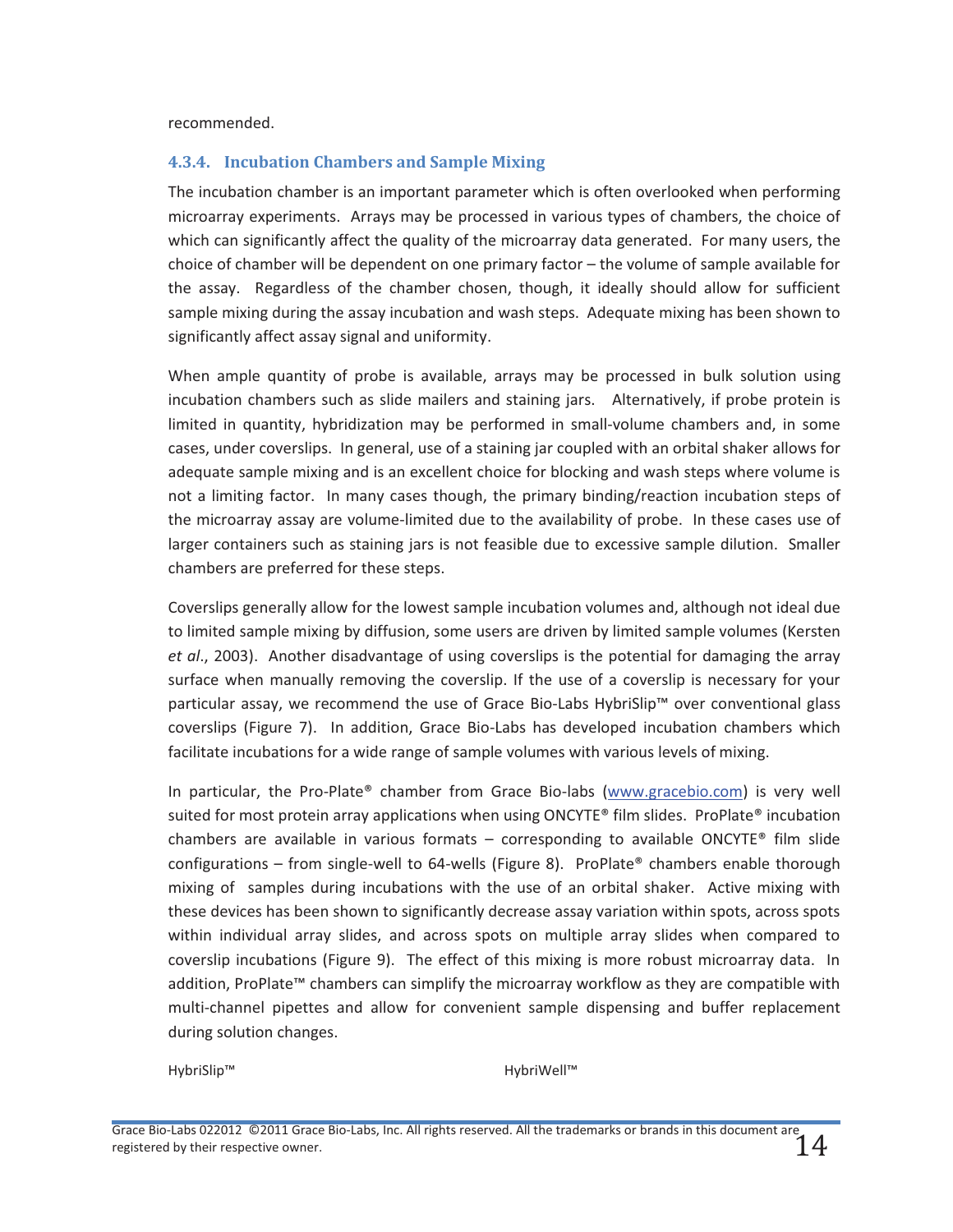



**Figure 7**. From Grace Bio-labs: See: www.gracebio.com



**Figure 8.** ProPlate chambers enable active mixing of sample during hybridization. The chambers attach to slides for hybridization and are removed for imaging.

If using ProPlate™ chambers, the blocking step may be performed across the entire slide prior to attachment of the chamber, or may be performed in individual chambers. Appropriate volumes for the various chamber configurations are listed in Table 1. For blocking and washing steps, the maximum volumes are recommended. Incubate at appropriate temperature with gentle agitation on an orbital shaker, ensuring that mixing occurs. (See product insert for complete instructions or visit www.gracebio.com).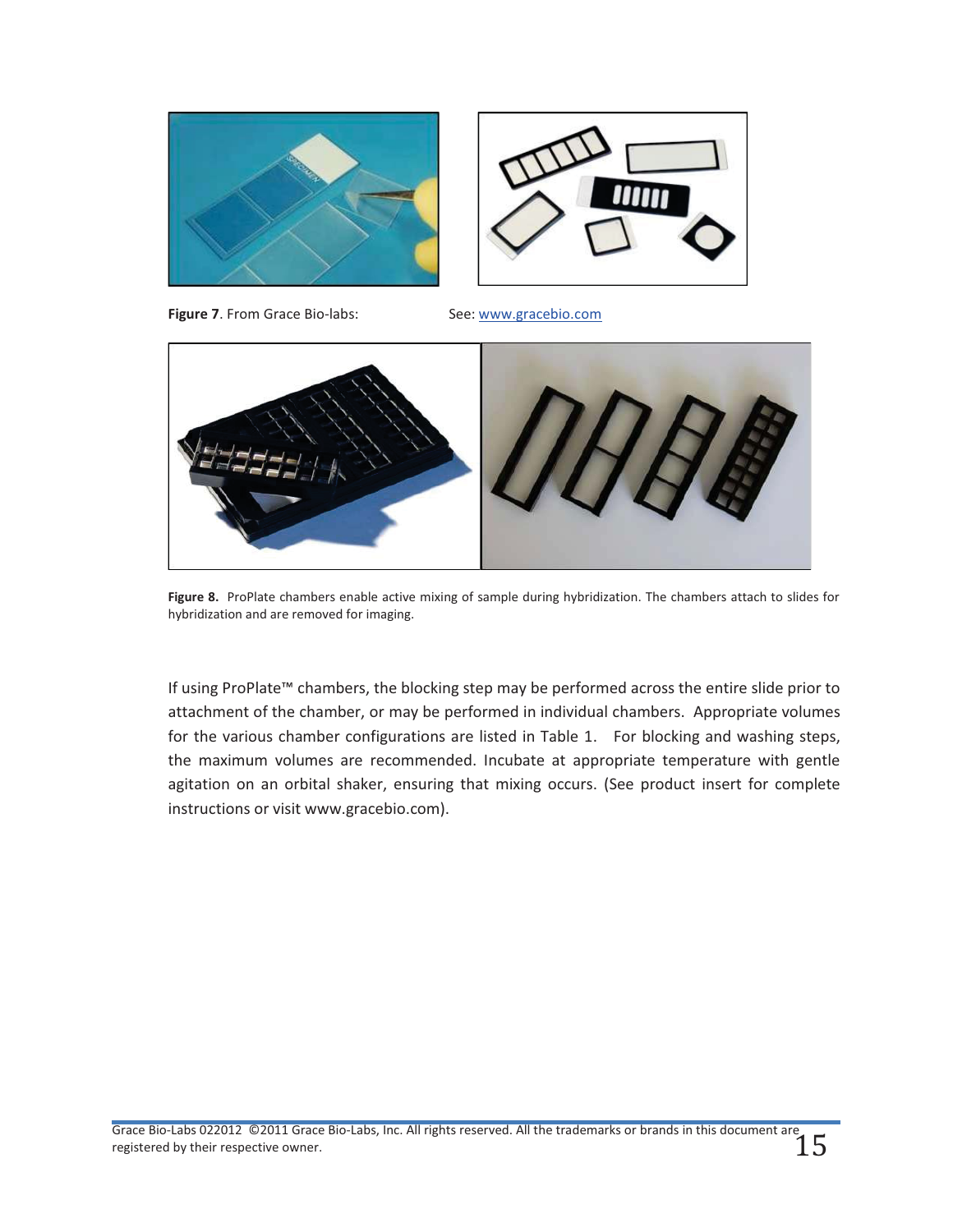

**Figure 9. Effects of active mixing.** Microarray slides were fitted with a ProPlate chamber during assay incubations. Coefficient of variation is compared against results obtained from an identical assay under a cover slip where mixing is limited to sample diffusion. All data obtained from spotting concentration of 1 mg/ml (within the linear dynamic range of detection). Fluorescence data are normalized and background-subtracted, collected at 532 nm from spotted goat IgG assayed with rabbit anti-goat IgG-TRITC (CoverSlip – 50 μl, 1:25,000 Dilution; 4-well ProPlate – 300 μ/well, 1:150,000 Dilution). Intra-Spot CV data are pixel variation per spot, N = 64 spot replicates (over 4 microarrays). Intra-Slide CV data are spot variation per array,  $N = 4$  microarrays (mean of  $N = 16$  spot replicates/array). Inter-Slide CV are for an  $N =$ 4 microarray slide replicates.

 Based on histology staining methods, some researchers simply cover the array with liquid kept in place by encircling the array with a hydrophobic marker pen (e.g. PAP pen, Kukar *et al.*, 2002). This method suffers the same disadvantages as with coverslips (limited sample mixing). In addition, this, and any method utilizing an open chamber, allows evaporation and drying of the array and subsequent concentration of the hybridization solution may occur even for short incubations. We recommend the use of humidified chambers to minimize this effect.

| ProPlate™ | <b>Well Volume</b> |  |
|-----------|--------------------|--|
| Format    | $(Min-Max)$        |  |
| 1 Pad     | 700 - 2000 µl      |  |
| 2 Pad     | $250 - 1000$ µ     |  |
| 4 Pad     | $125 - 500$ µ      |  |
| 8 Pad     | $70 - 250$ µ       |  |
| 16 Pad    | $70 - 125$ µ       |  |
| 64 Pad    | 20 - 50 µl         |  |

**Table 1.** Suitable incubation volumes for use with ProPlate™ chambers.

For users with access to automated systems, single-pad ONCYTE® Film Slides may be processed with devices designed for processing of immunohistochemistry slides (Paweletz *et al*., 2001) or automated hybridization chambers (e.g. GeneTAC Hybridization Station, Digilab Genomic Solutions Inc.) for processing of DNA microarrays (Madoz-Gúrpide *et al*., 2001). Automation can improve reproducibility of results by eliminating variability in processing times and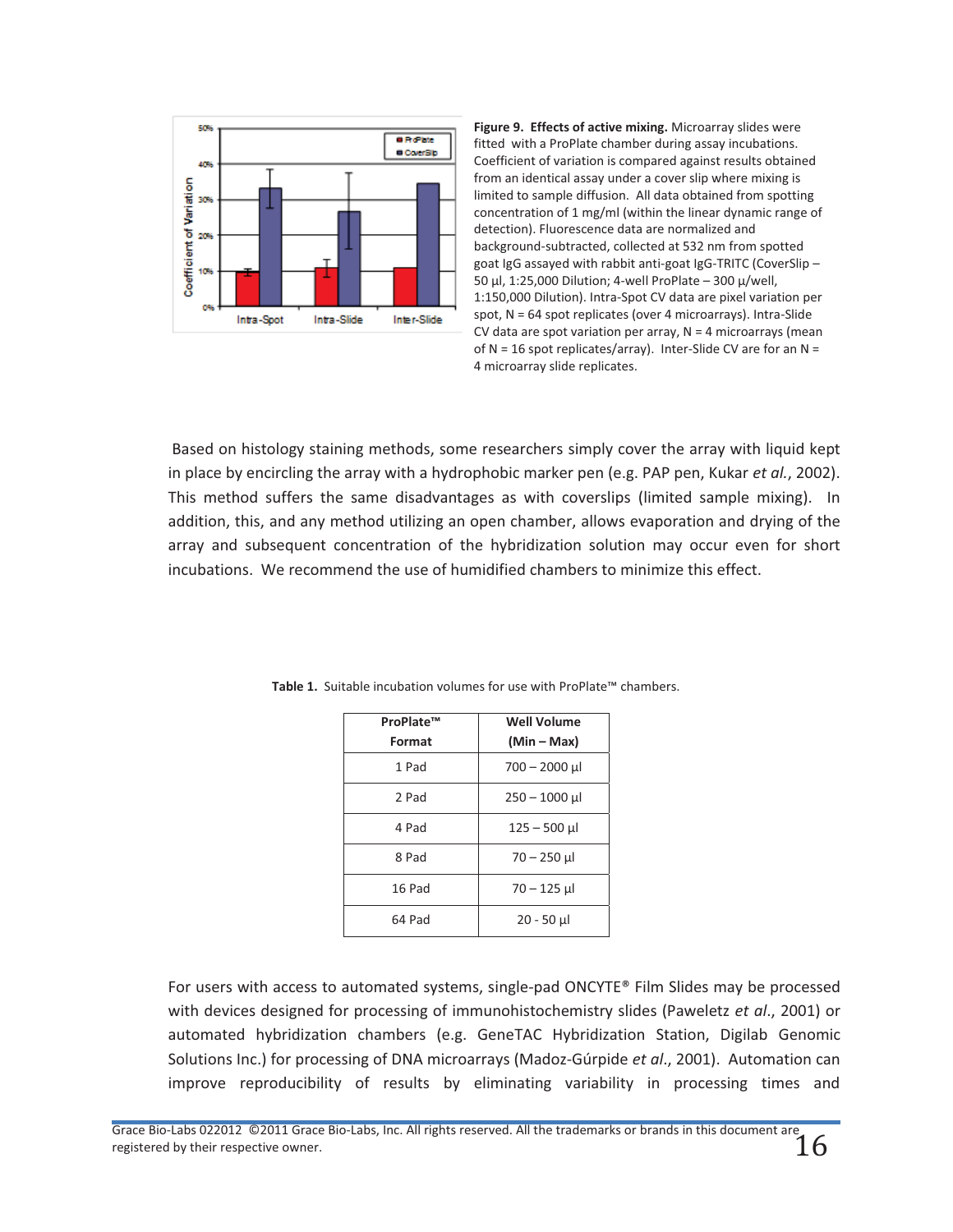temperatures. The automated system must accommodate the full coated area of the slide.

#### **4.3.5. Signal Amplification**

For some applications signal amplification will be necessary when antigen levels are very low. Frequently, systems employing horseradish peroxidase (HRP) and alkaline phosphatase (AP) are used. With either HRP or AP, either chemiluminescent or chromogenic substrates can be used. If using AP-based chemiluminescent substrates, enhancers for nitrocellulose may be required, depending on the reagent system employed.

## **4.4.Washing**

A physiological buffer should be used for washing that preserves the protein-protein or proteinnucleic acid interaction, yet washes away unbound sample. A good wash buffer is generally the same as the blocking solution used minus the blocking agent. As a starting point, a typical wash protocol consists of 3 washes with PBST (5 min. each with shaking) followed by 3 washes with PBS (5 min. each with shaking) followed by a 1 min. rinse with filtered water at room temperature. Slides are then dried with a stream of dry  $N_2$  or by centrifugation prior to detection.

# **5. Detection**

ONCYTE® Film Slides are compatible with many detection methods (Figure 10). Common methods employed routinely for Western and Northern blots are compatible with porous nitrocellulose films and include fluorescent, chemiluminescent, isotopic, and chromogenic detection. The method of choice used for protein detection will depend on the application. For example, for analysis of phosphorylation, labeling with  $y^{-32}P$ -ATP and detection by autoradiography is still considered a very reliable method.

Detection using fluorescent dyes is very convenient, has high spatial resolution as well as very high sensitivity. Commonly used fluorophores include Cy3, Cy5, corresponding Alexa-and Dyelightfluorophores, Phycoerythrin and others. Infra-red fluorophores such as IR800 have also been used with excellent results (Calvert *et al*., 2004, Yeretssian *et al*., 2005). In general it has been observed that longer wavelength fluorophores such as Cy5 (and analogs) or IR800 are often advantageous. Many biomolecules present in blocking reagents and samples have an inherent autofluorescence and will bind to the surface thus contributing to background. Blocking with Super G will significantly minimize background fluorescence but this phenomenon can be further lessened when using red and far-red wavelengths for detection.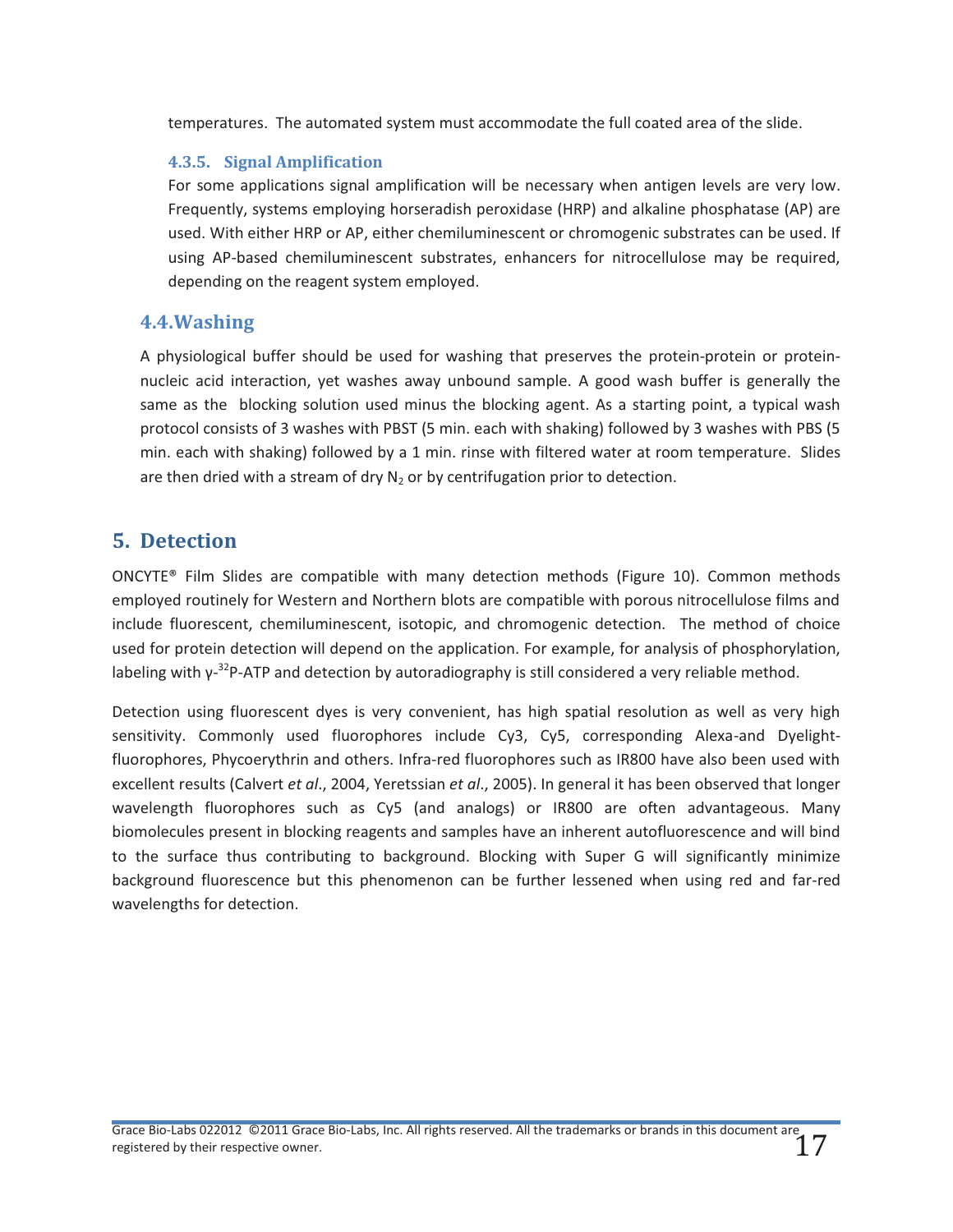

**Figure 10.** Examples of results obtained with ONCYTE® film slides with various detection methods. (A) Typical result obtained with colorimetric endpoint (courtesy of Satoshi Nishizuka, Iwate Medical University), (B) typical result obtained with fluorescent endpoint detection (courtesy of an of OEM partner), and (C) typical results obtained with IR dye fluorescent endpoint detection (courtesy of University of Nottingham).

# **6. Imaging and Data Analysis**

## **6.1.Imaging**

For preparation of slides for chemiluminescent, colorimetric and isotopic applications, follow standard nitrocellulose membrane protocols for the specific detection reagents being used. In some instances (e.g. chemiluminescence and some staining protocols) the slide will remain wet and can be placed in plastic wrap or other material to prevent drying. For fluorescent detection using a microarray-based imager, the slide should be dried after the final wash. Excess water droplets on the edges can be removed gently with a lint-free tissue or a compressed  $N<sub>2</sub>$  stream. Be careful not to damage the surface as this may lead to background artifacts. A simple drying method is to spin the slides briefly (using a 50 ml conical tube as a slide holder) in a suitable centrifuge (2-3 minutes at 150 x g) followed by at least 10 minutes of drying at room temperature (in a dust-free dark place) until imaging. If stored as recommended the signals remain stable over weeks and months after processing.

#### **6.1.1. Imaging Instruments and Image Resolution**

ONCYTE® Film Slides can be analyzed using a variety of laser scanners or CCD imaging systems. As a general rule of thumb, spot diameter should be at least 10x pixel size in order to sample sufficient data for a quantitative analysis. For arrays printed according to the recommended settings, a resolution of 10 μm will be optimal. Imaging instruments such as gel-imagers usually work at considerably lower resolutions (pixel size 25 μm or larger). Thus, other imaging systems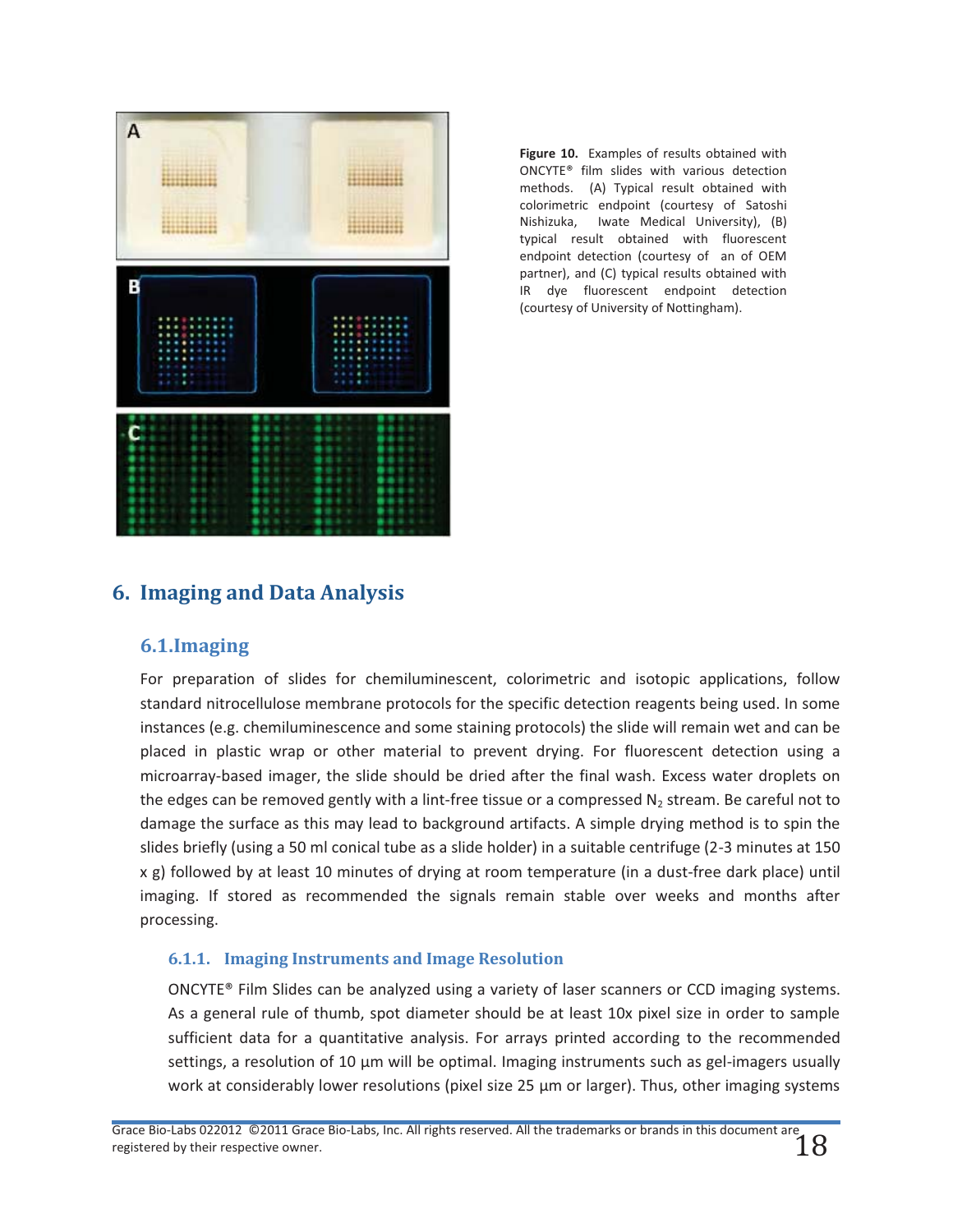may require larger spot sizes if results are to be quantified. For optimum use of the dynamic range of the scanning system, it is recommended to save data using the maximum depth compatible with the evaluation software (e.g. 16-bit tiff-file).

#### **6.1.2. Scanner Settings**

When imaging ONCYTE® Film Slides for fluorescent applications, the default imager parameters for glass slides will not be suitable for detection. Due to the higher binding capacity of ONCYTE® Film Slides, as well as the unique light scattering properties of the polymeric surface, laser power and/or PMT settings (voltage, gain) will need to be set lower than for glass slides. If the scanner has confocal optics and focal depth adjustment, the focal depth should be optimized since the nitrocellulose coating is approximately 12  $\mu$ m thick. On non-confocal systems this is not necessary as the fixed focal depth of field is usually larger than the thickness of the NC layer (e.g. the Axon GenePix 4100A has 40 μm depth of field). The laser and PMT settings will also depend on the type of experiment and blocking agent used. Typical starting parameters for some popular instruments are given in Table 2. For best results, these settings should be further optimized. In order to take full advantage of the dynamic range of the scanner, signal intensities should be as high as possible without reaching or exceeding the maximum of the system (i.e. pixel intensity = 65535 on a 16-bit system). Signals exceeding this limit (i.e. saturated spots typically appear white) cannot be analyzed quantitatively.

# **6.2.Data Analysis**

Once image data is acquired and digitized, spot intensities must be measured and analyzed. There are countless methods for analyzing array data and many are customized to the experimental design employed for individual experiments. It is not the goal of this guide to teach statistical methods for analyzing array data but rather to give a brief overview of the steps required to acquire measured spot intensities for subsequent analysis. To this end, use of a spot mask corresponding to the spotting layout is employed (usually obtained from the array spotter) to overlay the image file. Spotfinding algorithms may be employed to fit each spot and to quantify the spot and local background intensities. Typically, intensities are reported in multiple ways (ex. mean and median pixel intensities per spot) and it is commonly recommended to use the median pixel intensity as this minimizes data being skewed by noisy images (ex. small speckles on image). It is also advisable to use local spot background measurements for performing background subtraction as opposed to taking global background measurements as these measurements may vary from location to location on an array.

Table 2. Laser and PMT settings for common fluorescent scanners.

| <b>Scanner Model</b>        | <b>Laser Power</b> | <b>PMT Gain</b> |
|-----------------------------|--------------------|-----------------|
| Axon GenePix 4100A          | Not Variable       | 400             |
| Axon GenePix 4200A          | 95                 | 400             |
| Tecan LS200                 | Not Variable       | 95              |
| Perkin Elmer ScanArray 4000 | 80                 | 40              |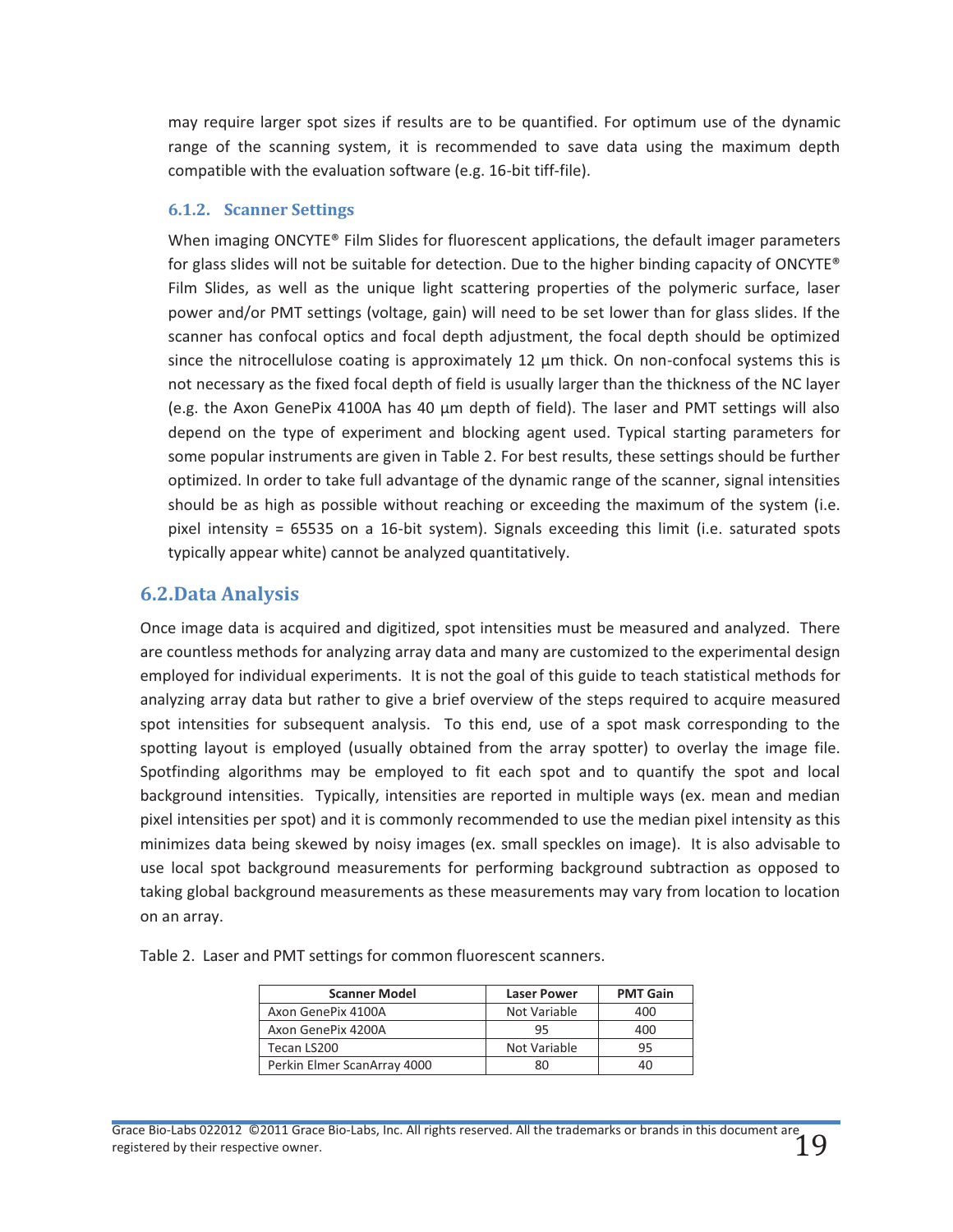# **7. Troubleshooting**

(Fluor = fluorophore )

| Symptom                                            | Cause                                                                                                                                                                                                                                                                     | Remedy                                                                                                                                                                                                                                                                                                                                               |
|----------------------------------------------------|---------------------------------------------------------------------------------------------------------------------------------------------------------------------------------------------------------------------------------------------------------------------------|------------------------------------------------------------------------------------------------------------------------------------------------------------------------------------------------------------------------------------------------------------------------------------------------------------------------------------------------------|
| 1.<br>Low Signal                                   | Scanning: PMT/laser power too<br>low<br>Sample: no binding, sample<br>concentration too low<br>Detection antibody does not bind<br>Fluor conjugate concentration<br>too low                                                                                               | Increase PMT/laser power of<br>scanner<br>Use more concentrated<br>sample<br>Include suitable positive<br>$\bullet$<br>controls<br>Increase fluor conjugate<br>concentration                                                                                                                                                                         |
| 2.<br>Saturated<br>spots                           | White coloring indicates spot<br>$\bullet$<br>saturation: avoid saturated spots<br>(cannot be quantified)<br>PMT/laser power too high                                                                                                                                     | Reduce PMT/laser settings<br>$\bullet$                                                                                                                                                                                                                                                                                                               |
| 3.<br>High<br>background<br>and saturated<br>spots | White coloring indicates spot<br>$\bullet$<br>saturation: Avoid saturated spots<br>(cannot be quantified)<br>PMT/laser power too high<br>$\bullet$<br>Brightness/contrast in imaging<br>$\bullet$<br>software not set appropriately<br>Insufficient blocking<br>$\bullet$ | Reduce PMT/laser settings<br>$\bullet$<br>Reduce brightness, increase<br>contrast<br>Background cannot be<br>$\bullet$<br>judged visually: measure<br>background with analysis<br>software and assess signal-<br>to-noise (refer to Symptom<br>4)<br>Prolong blocking time (> 30<br>min, overnight) optimize<br>blocking buffer (see section<br>4.2) |
| High<br>4.<br>background<br>and weak<br>signals    | Insufficient blocking<br>$\bullet$<br>Matrix-effect of sample<br>$\bullet$<br>Direct sample labeling: unbound<br>$\bullet$<br>dye in solution, protein<br>concentration too high<br>Indirect labeling: fluor conjugate<br>concentration too high                          | Prolong blocking time (> 30<br>$\bullet$<br>min, overnight) optimize<br>blocking buffer (see section<br>4.2)<br>Use Super G blocking buffer<br>Dilute sample<br>Direct sample labeling:<br>remove unbound dye (use<br>spin column)<br>Indirect labeling: reduce<br>$\bullet$<br>fluor conjugate<br>concentration                                     |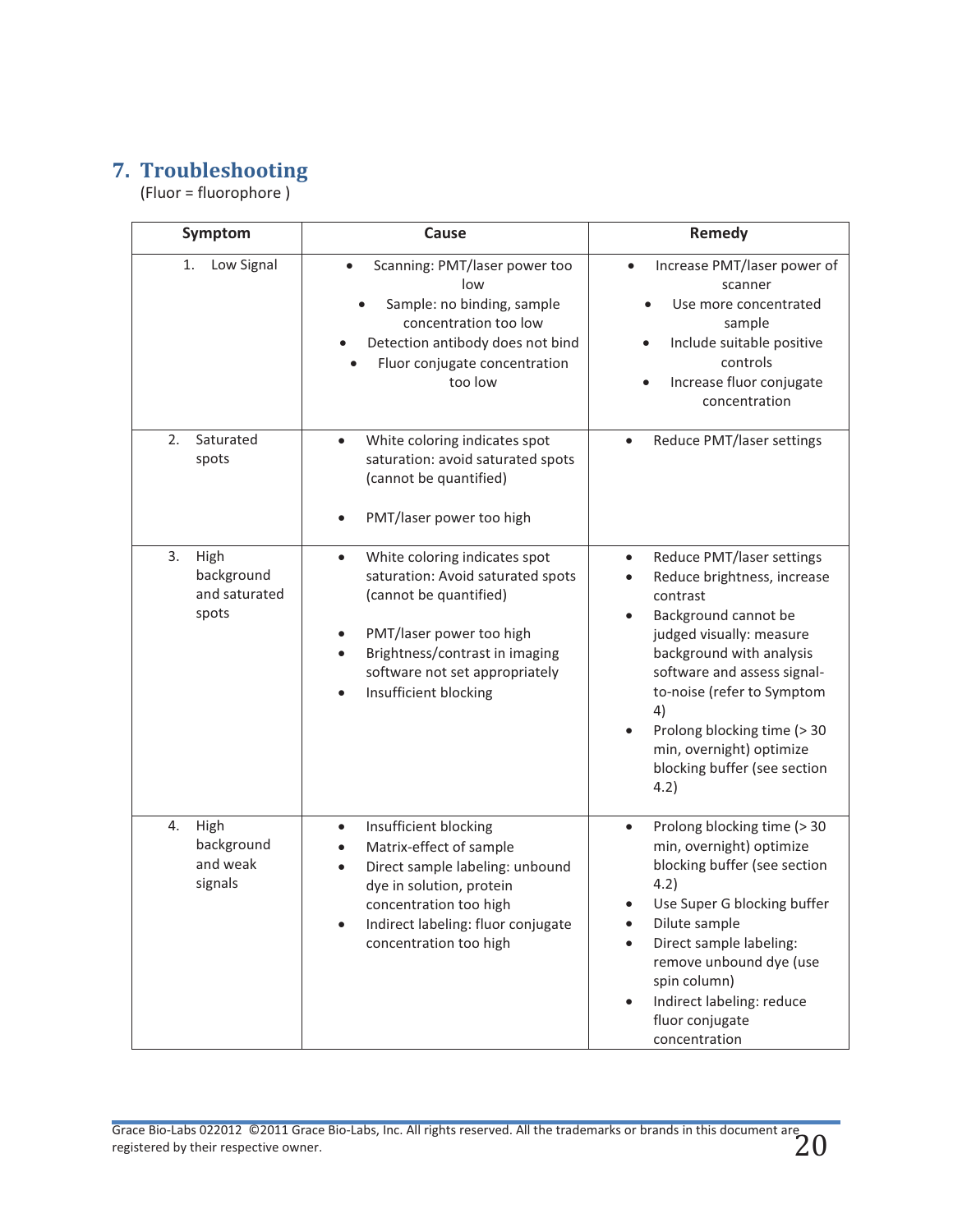| 5.<br>Cloudy<br>background                                                             | Insufficient washing<br>$\bullet$<br>Dry out of slide during processing<br>$\bullet$<br>Final wash step (water rinse) left<br>$\bullet$<br>out or not long enough<br>Post-processing slide drying<br>$\bullet$<br>Protocol not followed correctly | Use more wash steps<br>$\bullet$<br>(minimum 3 changes)<br>Increase detergent<br>$\bullet$<br>concentration in wash buffer<br>(Tween 20 up to 2%)<br>Increase wash temperature<br>(37 °C)<br>Never let slide dry out during<br>$\bullet$<br>processing! Use humid<br>chamber for all incubation<br>steps longer than just a few<br>minutes,<br>Work as quick as possible<br>$\bullet$<br>when changing solutions, use<br>multichannel pipette |
|----------------------------------------------------------------------------------------|---------------------------------------------------------------------------------------------------------------------------------------------------------------------------------------------------------------------------------------------------|-----------------------------------------------------------------------------------------------------------------------------------------------------------------------------------------------------------------------------------------------------------------------------------------------------------------------------------------------------------------------------------------------------------------------------------------------|
| Swirls or<br>6.<br>smeary stripes                                                      | Vortexes and wave pattern<br>$\bullet$<br>forming during shaking with<br>sample<br>Portion of pads dried out during<br>incubations                                                                                                                | Reduce speed of shaker to 40<br>$\bullet$<br>rpm<br>Use humid chamber for long<br>$\bullet$<br>incubations<br>Cover ProPlate® with lid; if<br>$\bullet$<br>condensation of water is<br>observed under cover: place<br>piece of polystyrene foam<br>under frame for insulation<br>from heat generated by<br>shaking instrument                                                                                                                 |
| 7.<br><b>Black holes</b><br>(spot appears<br>darker than<br>surrounding<br>background) | Arrayed probe does not bind<br>$\bullet$<br>sample, but shows blocking effect                                                                                                                                                                     | In many cases, this is a<br>$\bullet$<br>normal effect<br>Change buffer for the<br>$\bullet$<br>proteins arrayed (i.e. remove<br>additives that lead to<br>"blocking effects")                                                                                                                                                                                                                                                                |
| Scratches<br>8.                                                                        | Surface of slide touched with<br>$\bullet$<br>pipette tip                                                                                                                                                                                         | Always take care not to<br>$\bullet$<br>touch the surface of<br>ONCYTE <sup>®</sup> Slides; always<br>remove/aspirate liquid from<br>corners of pads                                                                                                                                                                                                                                                                                          |
| 9.<br>Missing spots                                                                    | Bent or broken pin(s)<br>$\bullet$<br>Salt/other material on tip of<br>$\bullet$<br>pin(s)<br>Clogged pin(s)<br>$\bullet$<br>Volume difference in source plate<br>Wet slide surface                                                               | Check integrity of pins (under<br>$\bullet$<br>microscope), adjust position,<br>replace bent/broken pin(s)<br>Clean pins thoroughly after<br>$\bullet$<br>each printing run, optimize<br>washing protocol (see<br>manual of printing<br>instrument)<br>Check source plate<br>$\bullet$<br>Do not use cold (out of the<br>$\bullet$<br>fridge) slides (risk of<br>condensation water on<br>surface)                                            |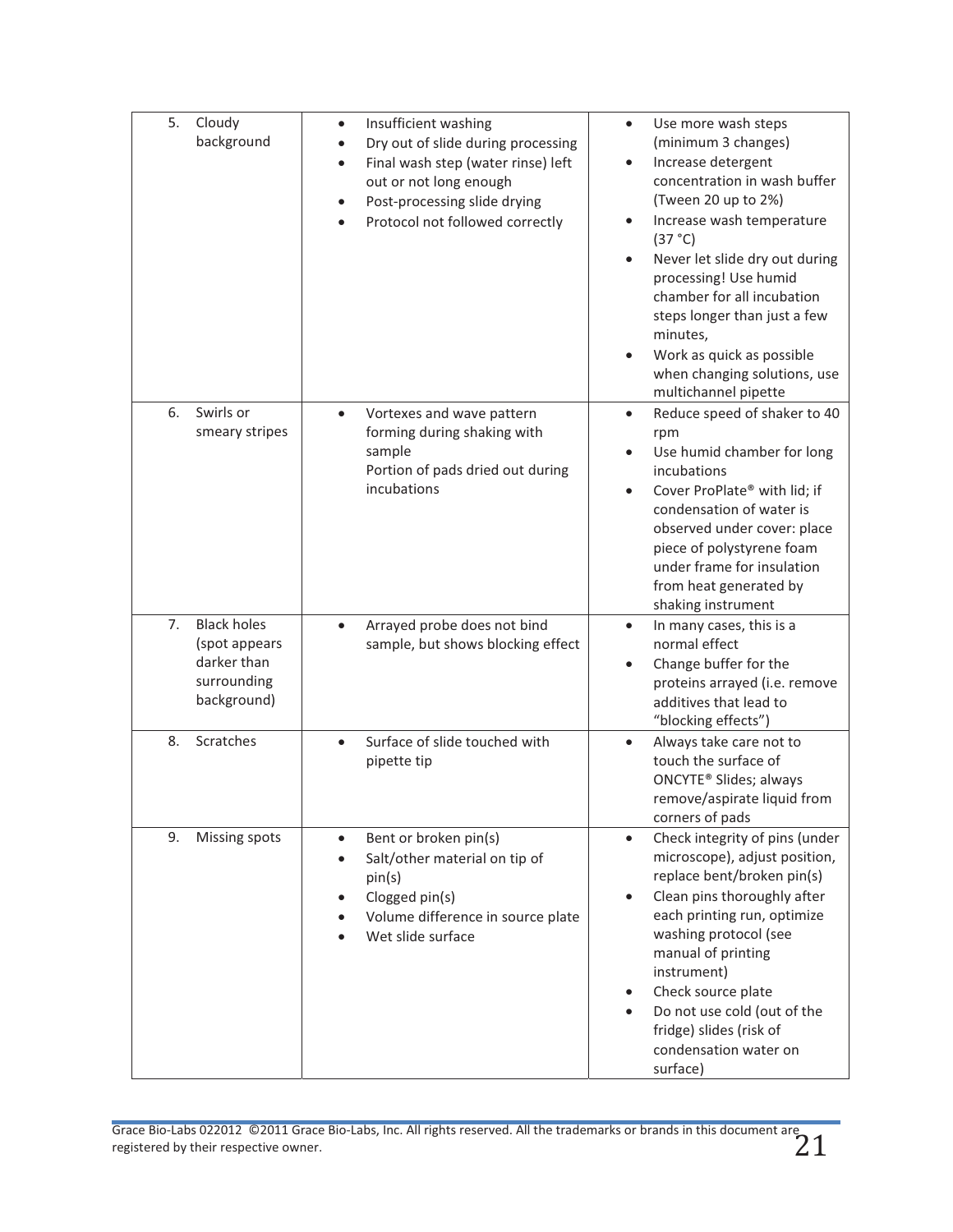| 10. Misaligned<br>spots           | If contact printing: bent or<br>$\bullet$<br>broken pin(s)<br>If non-contact arraying: arrayer<br>tip is misfiring                                                                                               | Contact printer: check<br>$\bullet$<br>integrity of pins (under<br>microscope), adjust position,<br>replace bent/broken pin(s)<br>Non-contact printer: check<br>tip status/settings                                                                                                                              |
|-----------------------------------|------------------------------------------------------------------------------------------------------------------------------------------------------------------------------------------------------------------|------------------------------------------------------------------------------------------------------------------------------------------------------------------------------------------------------------------------------------------------------------------------------------------------------------------|
| 11. Donut-shaped<br>spots         | Strike-force of pin on surface too<br>$\bullet$<br>high<br>Viscosity of sample very high<br>Humidity too low during spotting                                                                                     | Reduce strike-force<br>$\bullet$<br>Add glycerol to source<br>solution (5 to 10%)<br>Increase humidity of printing<br>$\bullet$<br>chamber<br>Donut effect cannot be<br>completely avoided; if spot<br>finding in the data reduction<br>software is performed<br>properly it has little effect on<br>the results |
| 12. Comets and<br><b>Tadpoles</b> | Loosely bound capture protein<br>$\bullet$<br>moves during sample<br>incubationhybridization<br>Wet slide surface during printing<br>$\bullet$<br>(see above)<br>Protein arrayed using too high<br>concentration | Prolong drying time after<br>$\bullet$<br>printing (-> overnight)<br>Do not use cold (out of the<br>$\bullet$<br>fridge) slides (risk of<br>condensation water on<br>surface)<br>Reduce concentration of<br>capture protein                                                                                      |
| 13. Speckled<br>background        | Particles in solution<br>$\bullet$                                                                                                                                                                               | Replace with fresh, particle-<br>$\bullet$<br>free solvents<br>Make sure that no<br>precipitate is in sample<br>Centrifuge sample before<br>$\bullet$<br>incubation<br>Filter sample/solvents<br>through 0.45 µm syringe<br>filter                                                                               |

# **8. Further Information**

The references below include several articles that give a review of specific fields of application of protein microarrays, Espina *et al*. (2003) review the use of reverse-phase arrays in cancer research. Array platforms for analysis of autoimmune diseases are reviewed by Balboni *et al*. (2006). A review of microarrays for glycosylation research was written by Feizi and Chai (2004). Sakanyan (2005) and Schweitzer *et al*. (2003) review the use of protein arrays to study protein-protein interaction. A general review on proteomic studies using microarrays was written by Feilner *et al*. (2004).

Additional information can be found on the Grace Bio-Labs web pages www.gracebio.com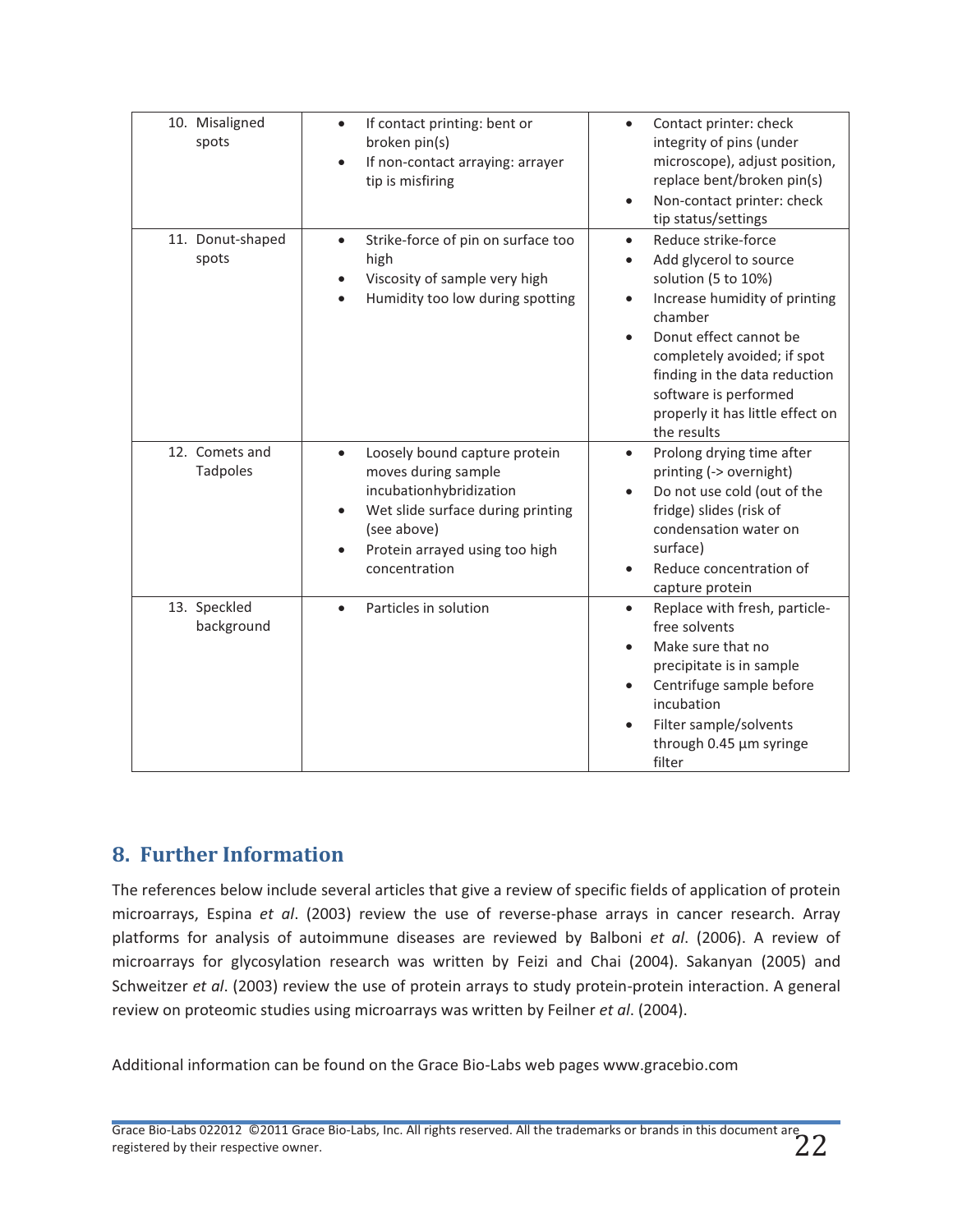# **9. References**

- 1. Balboni, I. *et al*. (2006). Multiplexed protein array platforms for analysis of autoimmune diseases. Annu Rev Immunol 24: 391-418
- 2. Calvert, V. S. *et al*. (2004). Development of multiplexed protein profiling and detection using near infrared detection of reverse-phase protein microarrays. Clin Proteomics 1: 81-89
- 3. Ekins, R. and Chu, F. (2003). Ultrasensitive microarray-based ligand assay technology. In: Protein Arrays, Biochips, and Proteomics. The next Phase of Genomic Discovery. Albala, J.S. and Humphrey-Smith, I. (Eds.), Marcel Drecker Inc. New York, Basel. PP 81-125
- 4. Espejo, A. *et al*. (2002). A protein-domain microarray identifies novel protein-protein interactions. Biochem J 367: 697-702
- 5. Espejo, A., Bedford, M.T. (2004). Protein-domain microarrays. Methods Mol Biol 264: 173-184
- 6. Feilner, T. *et al*. (2004). Proteomic studies using microarrays. Current Proteomics 1(4): 293-295
- 7. Feizi, T. and Chai, W. (2004). Oligosaccharide microarrays to decipher the glyco-code. Nature Reviews/Mol Cell Biol 5: 582-588
- 8. Gutjahr, C. *et al*. (2005). Mouse protein arrays from a Th1 cell cDNA library for antibody screening and serum profiling. Genomics 85: 285-296
- 9. Kim, T.-E. *et al*. (2002). Quantitative measurement of serum allergen-specific IgE on protein chip. Exp Mol Med 34(2): 152-158
- 10. Kersten, B. *et al*. (2003). Generation of Arabidopsis protein chips for antibody serum screening. Plant Mol Biol 52: 999-1010
- 11. Kukar, T. *et al*. (2002). Protein microarrays to detect protein-protein interactions using Red and Green Fluorescent Proteins. Anal Biochem 306: 50-54
- 12. Lueking, A. *et al*. (2005). Profiling of Alopecia areata autoantigens based on protein microarray technology. Mol Cell Proteomics 4(9): 1382-1390
- 13. Madoz-Gúrpide, J. *et al*. (2001). Protein based microarrays: a tool for probing the proteome of cancer cells and tissues. Proteomics 1: 1279-1287
- 14. Nishizuka, S. *et al*. (2003). Proteomic profiling of the NCI-60 cancer cell lines using new highdensity reverse-phase lysate microarrays. PNAS 100(24): 14229-14234
- 15. Paweletz, C.P. *et al*. (2001). Reverse phase protein microarrays which capture disease progression show activation of pro-survival pathways at the cancer invasion front. Oncogene 20: 1981-1989
- 16. Sakanyan, V. (2005). High-throughput and multiplexed protein array technology: protein-DNA and protein-protein interactions. J Chromatography B 815: 77-95
- 17. Schweitzer, B. *et al*. (2003). Microarrays to characterize protein interactions on a wholeproteome scale. Proteomics 3: 2190-2199
- 18. Spector, N. L. *et al*. (1994). Regulation of the 28 kDa heat shock protein by retinoic acid during differentiation of human leukemic HL-60 cells. FEBS Lett 337: 184-188
- 19. Yeretssian, G. *et al*. (2005). Competition on nitrocellulose-immobilized antibody arrays. From bacterial protein binding assay to protein profiling in breast cancer cells. Mol Cell Proteomics 4: 605-617
- 20. Zhou, H. *et al*. (2004). Two-color, rolling-circle amplification on antibody microarrays for sensitive, multiplexed serum-profile measurements. Genome Biology 5(4): R28
- 21. McGrath, C. et al (1991). Coherent Transfer of Receptor Proteins on Microporous Membranes. BioTechniques 11:352-361
- 22. Kingsmore SF. 2006. Multiplexed protein measurement: technologies and applications of protein and antibody arrays. Nat. Rev. Drug Discov. 5(4): 310-20.